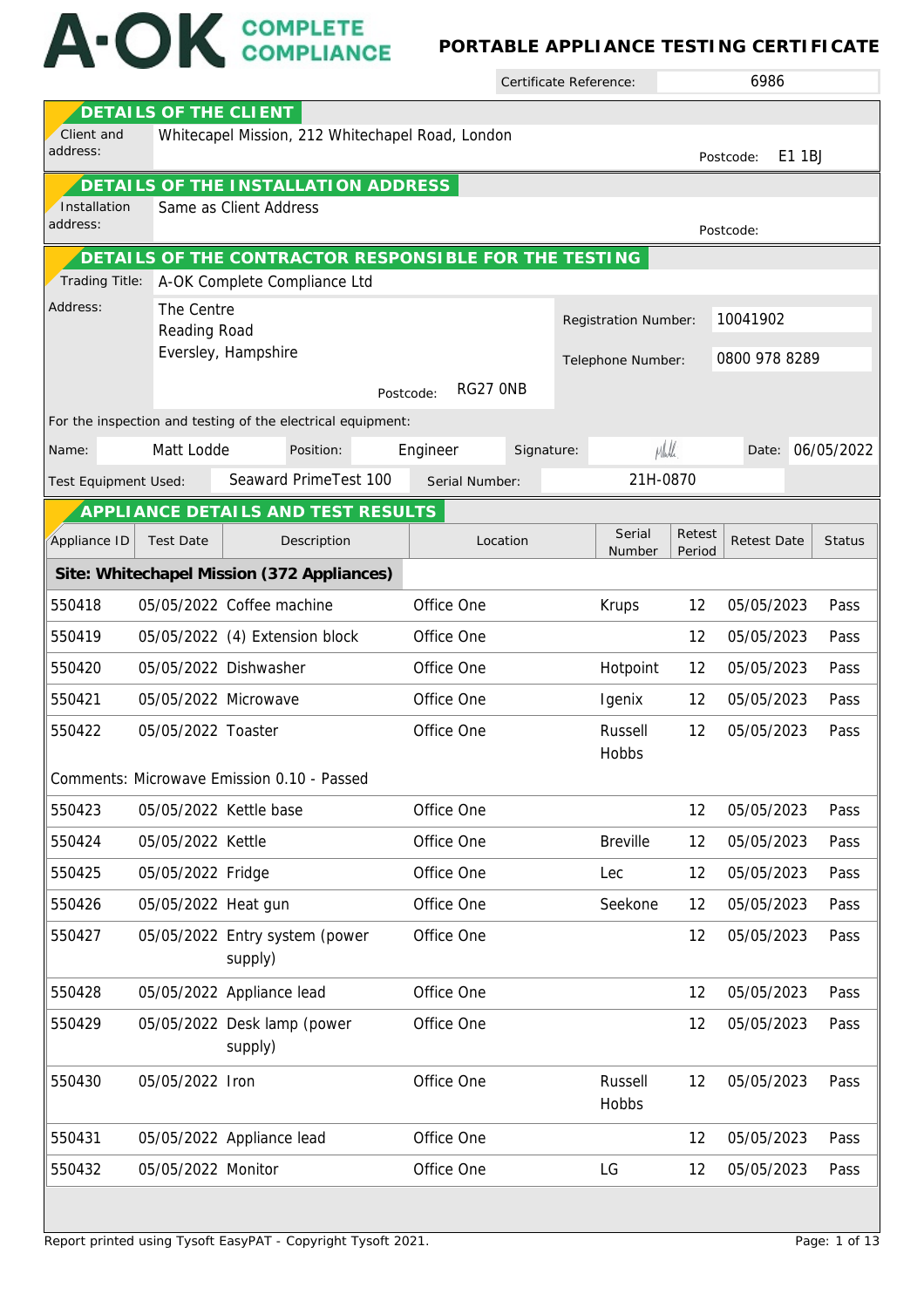|              |                        | APPLI ANCE DETAILS AND TEST RESULTS    |            |                     |                  |                    |               |
|--------------|------------------------|----------------------------------------|------------|---------------------|------------------|--------------------|---------------|
| Appliance ID | <b>Test Date</b>       | Description                            | Location   | Serial<br>Number    | Retest<br>Period | <b>Retest Date</b> | <b>Status</b> |
|              |                        | Site: Whitechapel Mission (Continued)  |            |                     |                  |                    |               |
| 550433       |                        | 05/05/2022 Car mount (power<br>supply) | Office One | <b>Belkin</b>       | 12               | 05/05/2023         | Pass          |
| 550434       |                        | 05/05/2022 Appliance lead              | Office One |                     | 12               | 05/05/2023         | Pass          |
| 550435       | 05/05/2022 Switch      |                                        | Office One |                     | 12               | 05/05/2023         | Pass          |
| 550436       |                        | 05/05/2022 Appliance lead              | Office One |                     | 12               | 05/05/2023         | Pass          |
| 550437       | 05/05/2022 Printer     |                                        | Office One | Hewlett-<br>Packard | 12               | 05/05/2023         | Pass          |
| 550438       |                        | 05/05/2022 Appliance lead              | Office One |                     | 12               | 05/05/2023         | Pass          |
| 550439       | 05/05/2022 IMac        |                                        | Office One | Apple               | 12               | 05/05/2023         | Pass          |
| 550440       |                        | 05/05/2022 (8) Extension block         | Office One |                     | 12               | 05/05/2023         | Pass          |
| 550441       | 05/05/2022 Floor fan   |                                        | Office One | Dyson               | 12               | 05/05/2023         | Pass          |
| 550442       |                        | 05/05/2022 (1) Extension block         | Office One |                     | 12               | 05/05/2023         | Pass          |
| 550443       |                        | 05/05/2022 Appliance lead              | Office One |                     | 12               | 05/05/2023         | Pass          |
| 550444       | 05/05/2022 Printer     |                                        | Office One | Hewlett-<br>Packard | 12               | 05/05/2023         | Pass          |
| 550445       |                        | 05/05/2022 (6) Extension block         | Office One |                     | 12               | 05/05/2023         | Pass          |
| 550446       |                        | 05/05/2022 Carpet cleaner              | Office One | Vax                 | 12               | 05/05/2023         | Pass          |
| 550447       | 05/05/2022 Toaster     |                                        | Office One | Russell<br>Hobbs    | 12               | 05/05/2023         | Pass          |
| 550448       | 05/05/2022 Tile cutter |                                        | Office One | Plasplugs           | 12               | 05/05/2023         | Pass          |
| 550449       |                        | 05/05/2022 Appliance lead              | Office One |                     | 12               | 05/05/2023         | Pass          |
| 550450       |                        | 05/05/2022 (4) Extension block         | Office One |                     | 12               | 05/05/2023         | Pass          |
| 550451       |                        | 05/05/2022 Appliance lead              | Office One |                     | 12               | 05/05/2023         | Pass          |
| 550452       |                        | 05/05/2022 Appliance lead              | Office One |                     | 12               | 05/05/2023         | Pass          |
| 550453       |                        | 05/05/2022 Appliance lead              | Office One |                     | 12               | 05/05/2023         | Pass          |
| 550454       |                        | 05/05/2022 Battery chgr                | Workshop   | Makita              | 12               | 05/05/2023         | Pass          |
| 550455       |                        | 05/05/2022 Battery chgr                | Workshop   | Makita              | 12               | 05/05/2023         | Pass          |
| 550456       |                        | 05/05/2022 Battery chgr                | Workshop   | Makita              | 12               | 05/05/2023         | Pass          |
| 550457       |                        | 05/05/2022 Battery chgr                | Workshop   | Makita              | 12               | 05/05/2023         | Pass          |
| 550458       |                        | 05/05/2022 Battery chgr                | Workshop   | Dewalt              | 12               | 05/05/2023         | Pass          |
| 550459       |                        | 05/05/2022 LED lamp (power supply)     | Workshop   |                     | 12               | 05/05/2023         | Pass          |
| 550460       |                        | 05/05/2022 Speaker (power supply)      | Workshop   | Sonos               | 12               | 05/05/2023         | Pass          |
| 550461       | 05/05/2022 Glue gun    |                                        | Workshop   | Stanley             | 12               | 05/05/2023         | Pass          |
| 550462       |                        | 05/05/2022 Battery chgr                | Workshop   | Makita              | 12               | 05/05/2023         | Pass          |
| 550463       |                        | 05/05/2022 Battery chgr                | Workshop   | Makita              | 12               | 05/05/2023         | Pass          |
|              |                        |                                        |            |                     |                  |                    |               |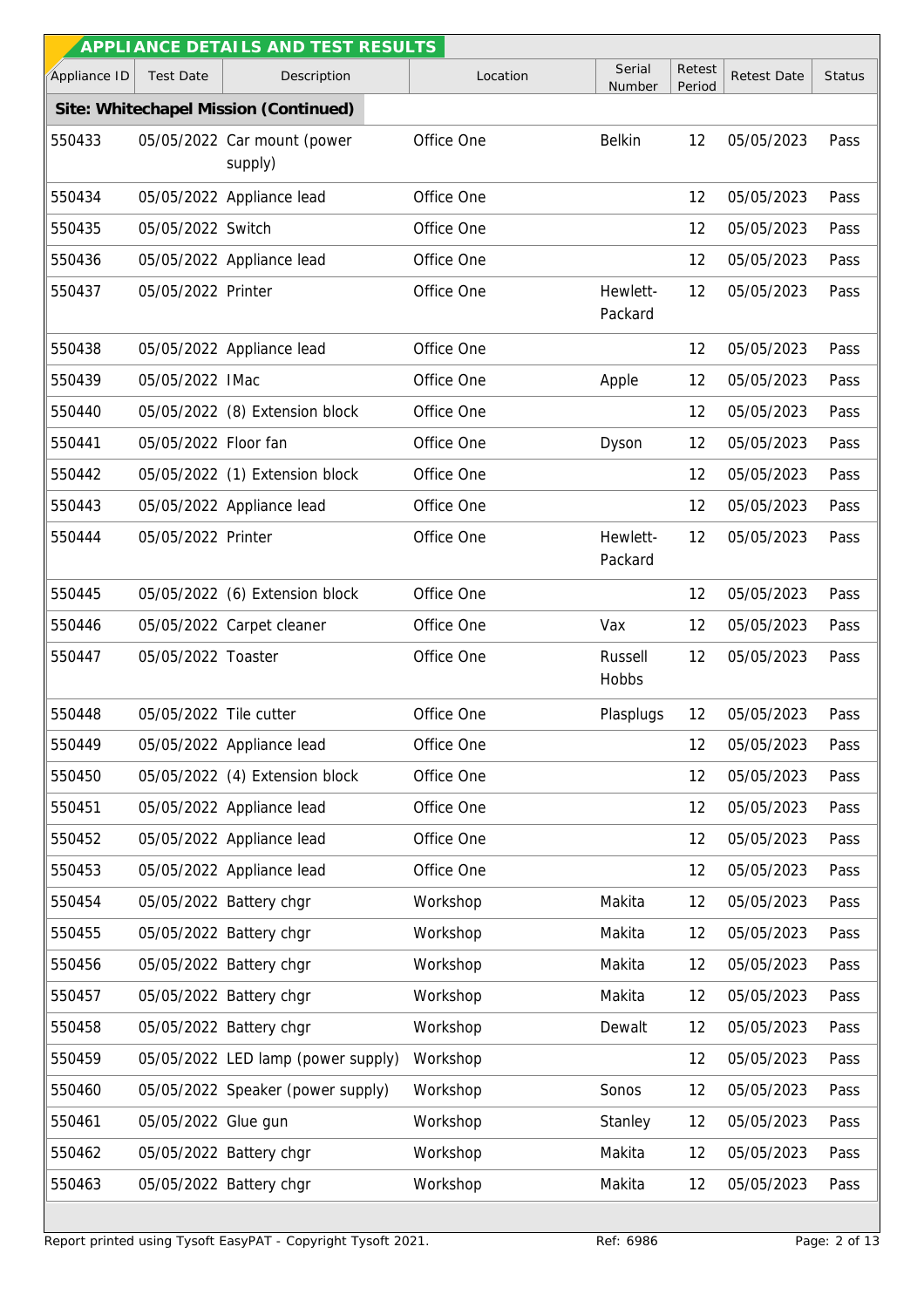|              |                     | APPLI ANCE DETAILS AND TEST RESULTS        |            |                     |                  |                    |               |
|--------------|---------------------|--------------------------------------------|------------|---------------------|------------------|--------------------|---------------|
| Appliance ID | <b>Test Date</b>    | Description                                | Location   | Serial<br>Number    | Retest<br>Period | <b>Retest Date</b> | <b>Status</b> |
|              |                     | Site: Whitechapel Mission (Continued)      |            |                     |                  |                    |               |
| 550464       |                     | 05/05/2022 (1) Extension block             | Workshop   |                     | 12               | 05/05/2023         | Pass          |
| 550465       |                     | 05/05/2022 Circular saw                    | Workshop   | <b>Bosch</b>        | 12               | 05/05/2023         | Pass          |
| 550466       |                     | 05/05/2022 Appliance lead                  | Workshop   |                     | 12               | 05/05/2023         | Pass          |
| 550467       |                     | 05/05/2022 Power supply                    | Workshop   |                     | 12               | 05/05/2023         | Pass          |
| 550468       |                     | 05/05/2022 Fairy lights (power<br>supply)  | Workshop   |                     | 12               | 05/05/2023         | Pass          |
| 550469       |                     | 05/05/2022 Fairy lights (power<br>supply)  | Workshop   |                     | 12               | 05/05/2023         | Pass          |
| 550470       | 05/05/2022 Sander   |                                            | Workshop   | <b>Bosch</b>        | 12               | 05/05/2023         | Pass          |
| 550471       |                     | 05/05/2022 Battery chgr                    | Workshop   | <b>JCB</b>          | 12               | 05/05/2023         | Pass          |
| 550472       | 05/05/2022 TV       |                                            | Office Two | <b>JVC</b>          | 12               | 05/05/2023         | Pass          |
| 550473       |                     | 05/05/2022 (1) Extension block             | Office Two |                     | 12               | 05/05/2023         | Pass          |
| 550474       |                     | 05/05/2022 Appliance lead                  | Office Two |                     | 12               | 05/05/2023         | Pass          |
| 550475       | 05/05/2022 TV       |                                            | Office Two | Apple               | 12               | 05/05/2023         | Pass          |
| 550476       | 05/05/2022 Adaptor  |                                            | Office Two |                     | 12               | 05/05/2023         | Pass          |
| 550477       |                     | 05/05/2022 (4) Extension block             | Office Two |                     | 12               | 05/05/2023         | Pass          |
| 550478       |                     | 05/05/2022 Appliance lead                  | Office Two |                     | 12               | 05/05/2023         | Pass          |
| 550479       | 05/05/2022 USB plug |                                            | Office Two | Huawei              | 12               | 05/05/2023         | Pass          |
| 550480       |                     | 05/05/2022 Appliance lead                  | Office Two |                     | 12               | 05/05/2023         | Pass          |
| 550481       | 05/05/2022 Switch   |                                            | Office Two |                     | 12               | 05/05/2023         | Pass          |
| 550482       |                     | 05/05/2022 Appliance lead                  | Office Two |                     | 12               | 05/05/2023         | Pass          |
| 550483       |                     | 05/05/2022 Label printer (power<br>supply) | Office Two | Dymo                | 12               | 05/05/2023         | Pass          |
| 550484       |                     | 05/05/2022 Appliance lead                  | Office Two |                     | 12               | 05/05/2023         | Pass          |
| 550485       | 05/05/2022 IMac     |                                            | Office Two | Apple               | 12               | 05/05/2023         | Pass          |
| 550486       |                     | 05/05/2022 (4) Extension block             | Office Two |                     | 12               | 05/05/2023         | Pass          |
| 550487       |                     | 05/05/2022 Appliance lead                  | Office Two |                     | 12               | 05/05/2023         | Pass          |
| 550488       | 05/05/2022 Printer  |                                            | Office Two | Hewlett-<br>Packard | 12               | 05/05/2023         | Pass          |
| 550489       |                     | 05/05/2022 Appliance lead                  | Office Two |                     | 12               | 05/05/2023         | Pass          |
| 550490       |                     | 05/05/2022 Appliance lead                  | Office Two |                     | 12               | 05/05/2023         | Pass          |
| 550491       |                     | 05/05/2022 Power supply                    | Office Two |                     | 12               | 05/05/2023         | Pass          |
| 550492       |                     | 05/05/2022 Coin counter                    | Office Two | Safescan            | 12               | 05/05/2023         | Pass          |
| 550493       |                     | 05/05/2022 Appliance lead                  | Office Two |                     | 12               | 05/05/2023         | Pass          |
| 550494       |                     | 05/05/2022 Lamp (power supply)             | Office Two |                     | 12               | 05/05/2023         | Pass          |
|              |                     |                                            |            |                     |                  |                    |               |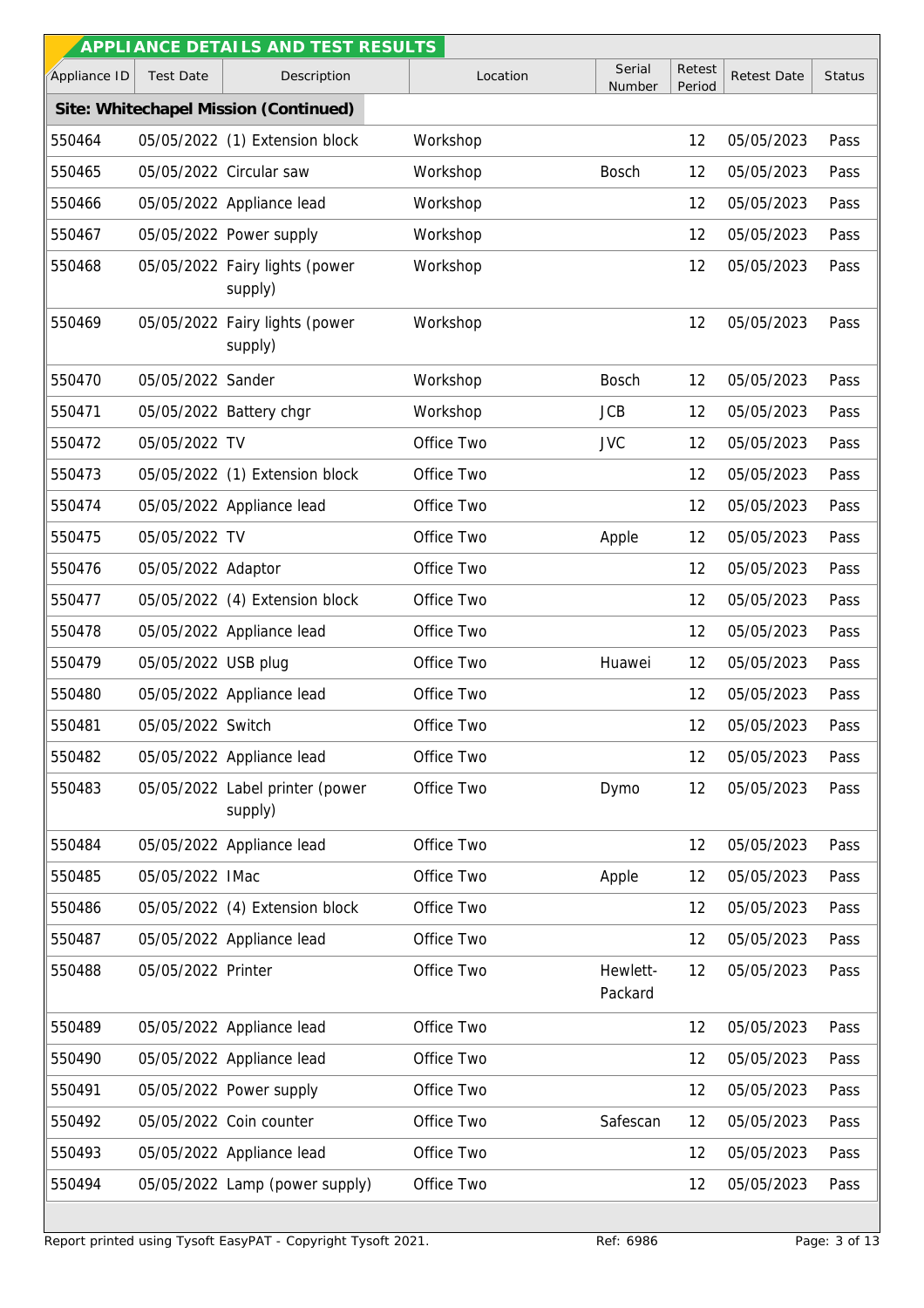|              |                     | APPLI ANCE DETAILS AND TEST RESULTS        |            |                         |                  |                    |               |
|--------------|---------------------|--------------------------------------------|------------|-------------------------|------------------|--------------------|---------------|
| Appliance ID | <b>Test Date</b>    | Description                                | Location   | Serial<br>Number        | Retest<br>Period | <b>Retest Date</b> | <b>Status</b> |
|              |                     | Site: Whitechapel Mission (Continued)      |            |                         |                  |                    |               |
| 550495       |                     | 05/05/2022 Appliance lead                  | Office Two |                         | 12               | 05/05/2023         | Pass          |
| 550496       |                     | 05/05/2022 Lamp (power supply)             | Office Two |                         | 12               | 05/05/2023         | Pass          |
| 550497       |                     | 05/05/2022 Appliance lead                  | Office Two |                         | 12               | 05/05/2023         | Pass          |
| 550498       | 05/05/2022 IMac     |                                            | Office Two | Apple                   | 12               | 05/05/2023         | Pass          |
| 550499       |                     | 05/05/2022 Appliance lead                  | Office Two |                         | 12               | 05/05/2023         | Pass          |
| 550500       | 05/05/2022 Monitor  |                                            | Office Two | LG                      | 12               | 05/05/2023         | Pass          |
| 550501       |                     | 05/05/2022 Binding machine                 | Office Two | Unibind                 | 12               | 05/05/2023         | Pass          |
| 550502       |                     | 05/05/2022 (8) Extension block             | Office Two |                         | 12               | 05/05/2023         | Pass          |
| 550503       |                     | 05/05/2022 (8) Extension block             | Office Two |                         | 12               | 05/05/2023         | Pass          |
| 550504       | 05/05/2022 PC base  |                                            | Office Two | Fujitsu                 | 12               | 05/05/2023         | Pass          |
| 550505       |                     | 05/05/2022 Franking machine                | Office Two | Neopost                 | 12               | 05/05/2023         | Pass          |
| 550506       |                     | 05/05/2022 Appliance lead                  | Office Two |                         | 12               | 05/05/2023         | Pass          |
| 550507       |                     | 05/05/2022 Franking machine                | Office Two | Quadient                | 12               | 05/05/2023         | Pass          |
| 550508       |                     | 05/05/2022 (5) Extension block             | Office Two | <b>Belkin</b>           | 12               | 05/05/2023         | Pass          |
| 550509       |                     | 05/05/2022 Appliance lead                  | Office Two |                         | 12               | 05/05/2023         | Pass          |
| 550510       |                     | 05/05/2022 Battery chgr                    | Office Two | Canon                   | 12               | 05/05/2023         | Pass          |
| 550511       |                     | 05/05/2022 Appliance lead                  | Office Two |                         | 12               | 05/05/2023         | Pass          |
| 550512       |                     | 05/05/2022 Battery chgr                    | Office Two | Canon                   | 12               | 05/05/2023         | Pass          |
| 550513       | 05/05/2022 Shredder |                                            | Office Two | Rexel                   | 12               | 05/05/2023         | Pass          |
| 550514       |                     | 05/05/2022 Appliance lead                  | Office Two |                         | 12               | 05/05/2023         | Pass          |
| 550515       |                     | 05/05/2022 Battery chgr                    | Office Two | Panasoni<br>$\mathsf C$ | 12               | 05/05/2023         | Pass          |
| 550516       |                     | 05/05/2022 (6) Extension block             | Office Two |                         | 12               | 05/05/2023         | Pass          |
| 550517       |                     | 05/05/2022 Appliance lead                  | Office Two |                         | 12               | 05/05/2023         | Pass          |
| 550518       |                     | 05/05/2022 Switch (power supply)           | Office Two | UniFi                   | 12               | 05/05/2023         | Pass          |
| 550519       |                     | 05/05/2022 Appliance lead                  | Office Two |                         | 12               | 05/05/2023         | Pass          |
| 550520       |                     | 05/05/2022 Power supply                    | Office Two | Apple                   | 12               | 05/05/2023         | Pass          |
| 550521       |                     | 05/05/2022 Appliance lead                  | Office Two |                         | 12               | 05/05/2023         | Pass          |
| 550522       |                     | 05/05/2022 Label printer (power<br>supply) | Office Two | Dymo                    | 12               | 05/05/2023         | Pass          |
| 550523       |                     | 05/05/2022 Appliance lead                  | Office Two |                         | 12               | 05/05/2023         | Pass          |
| 550524       | 05/05/2022 IMac     |                                            | Office Two | Apple                   | 12               | 05/05/2023         | Pass          |
| 550525       |                     | 05/05/2022 (10) Extension block            | Office Two |                         | 12               | 05/05/2023         | Pass          |
| 550526       |                     | 05/05/2022 Appliance lead                  | Office Two |                         | 12               | 05/05/2023         | Pass          |
|              |                     |                                            |            |                         |                  |                    |               |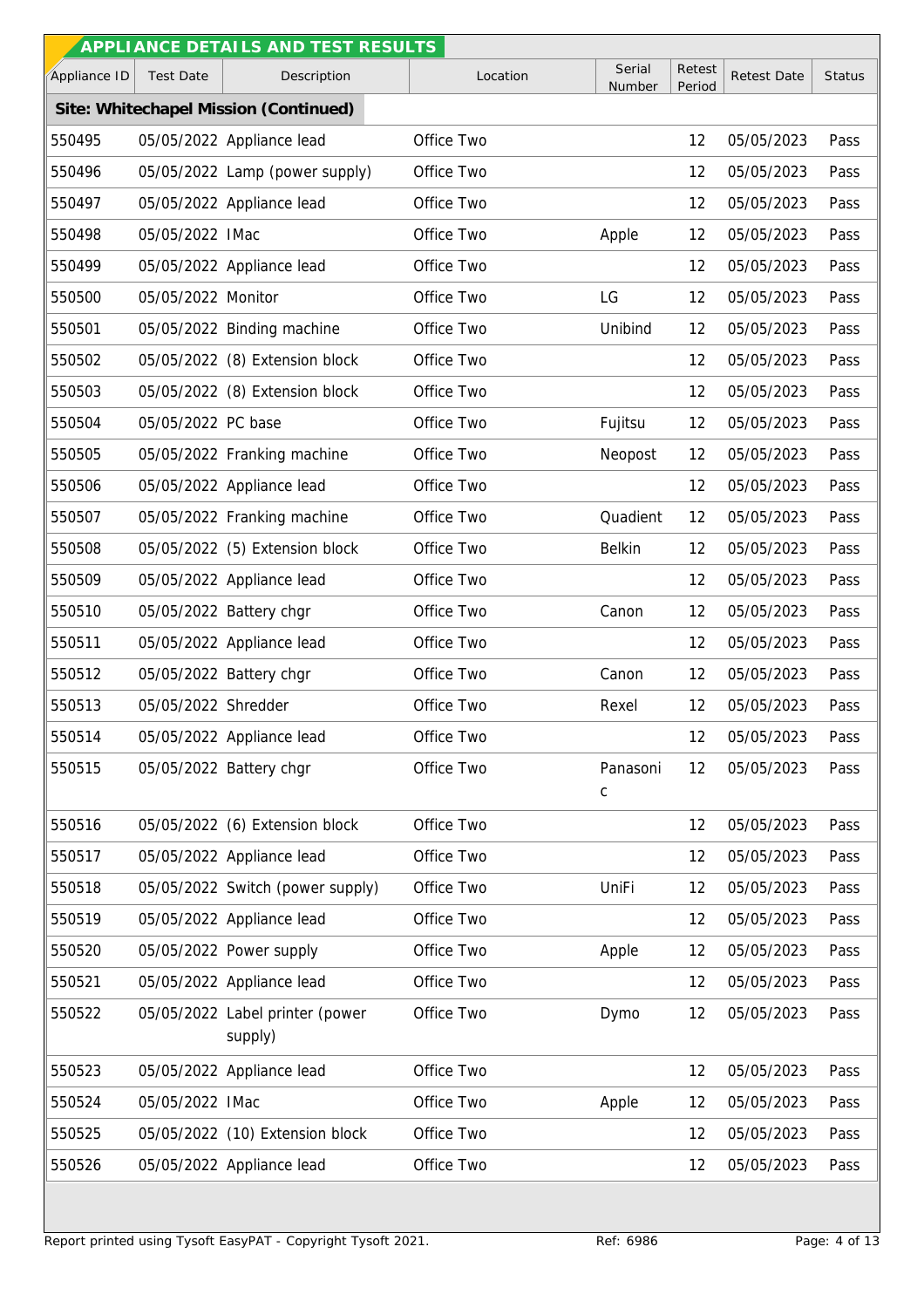|              |                    | APPLIANCE DETAILS AND TEST RESULTS         |             |                     |                  |                    |               |
|--------------|--------------------|--------------------------------------------|-------------|---------------------|------------------|--------------------|---------------|
| Appliance ID | <b>Test Date</b>   | Description                                | Location    | Serial<br>Number    | Retest<br>Period | <b>Retest Date</b> | <b>Status</b> |
|              |                    | Site: Whitechapel Mission (Continued)      |             |                     |                  |                    |               |
| 550527       | 05/05/2022 Printer |                                            | Office Two  | Hewlett-<br>Packard | 12               | 05/05/2023         | Pass          |
| 550528       |                    | 05/05/2022 Appliance lead                  | Office Two  |                     | 12               | 05/05/2023         | Pass          |
| 550529       |                    | 05/05/2022 Card machine (power<br>supply)  | Office Two  | Ingenico            | 12               | 05/05/2023         | Pass          |
| 550530       |                    | 05/05/2022 Appliance lead                  | Office Two  |                     | 12               | 05/05/2023         | Pass          |
| 550531       |                    | 05/05/2022 Card machine (power<br>supply)  | Office Two  | Ingenico            | 12               | 05/05/2023         | Pass          |
| 550532       |                    | 05/05/2022 (4) Extension block             | Office Two  |                     | 12               | 05/05/2023         | Pass          |
| 550533       |                    | 05/05/2022 Appliance lead                  | Office Two  |                     | 12               | 05/05/2023         | Pass          |
| 550534       | 05/05/2022 Switch  |                                            | Office Two  |                     | 12               | 05/05/2023         | Pass          |
| 550535       |                    | 05/05/2022 Appliance lead                  | Office Two  |                     | 12               | 05/05/2023         | Pass          |
| 550536       | 05/05/2022 IMac    |                                            | Office Two  | Apple               | 12               | 05/05/2023         | Pass          |
| 550537       | 05/05/2022 PC base |                                            | Office Two  | Acer                | 12               | 05/05/2023         | Pass          |
| 550538       |                    | 05/05/2022 Appliance lead                  | Office Two  |                     | 12               | 05/05/2023         | Pass          |
| 550539       |                    | 05/05/2022 Label printer (power<br>supply) | Office Two  | Dymo                | 12               | 05/05/2023         | Pass          |
| 550540       |                    | 05/05/2022 (4) Extension block             | Office Two  |                     | 12               | 05/05/2023         | Pass          |
| 550541       |                    | 05/05/2022 Appliance lead                  | Office Two  |                     | 12               | 05/05/2023         | Pass          |
| 550542       | 05/05/2022 Printer |                                            | Office Two  | Hewlett-<br>Packard | 12               | 05/05/2023         | Pass          |
| 550543       |                    | 05/05/2022 Appliance lead                  | Office Two  |                     | 12               | 05/05/2023         | Pass          |
| 550544       |                    | 05/05/2022 Card machine (power<br>supply)  | Office Two  | Ingenico            | 12               | 05/05/2023         | Pass          |
| 550545       | 05/05/2022 Adaptor |                                            | Church Hall |                     | 12               | 05/05/2023         | Pass          |
| 550546       |                    | 05/05/2022 Power supply                    | Church Hall |                     | 12               | 05/05/2023         | Pass          |
| 550547       |                    | 05/05/2022 (8) Extension block             | Church Hall |                     | 12               | 05/05/2023         | Pass          |
| 550548       |                    | 05/05/2022 Power supply                    | Church Hall | NixPlay             | 12               | 05/05/2023         | Pass          |
| 550549       |                    | 05/05/2022 HD converter (power<br>supply)  | Church Hall | Blackmag<br>ic      | 12               | 05/05/2023         | Pass          |
| 550550       |                    | 05/05/2022 Appliance lead                  | Church Hall |                     | 12               | 05/05/2023         | Pass          |
| 550551       |                    | 05/05/2022 Appliance lead                  | Church Hall |                     | 12               | 05/05/2023         | Pass          |
| 550552       |                    | 05/05/2022 Appliance lead                  | Church Hall |                     | 12               | 05/05/2023         | Pass          |
| 550553       |                    | 05/05/2022 Appliance lead                  | Church Hall |                     | 12               | 05/05/2023         | Pass          |
| 550554       |                    | 05/05/2022 Appliance lead                  | Church Hall |                     | 12               | 05/05/2023         | Pass          |
| 550555       |                    | 05/05/2022 Appliance lead                  | Church Hall |                     | 12               | 05/05/2023         | Pass          |

Report printed using Tysoft EasyPAT - Copyright Tysoft 2021. Ref: 6986 Ref: 6986 Page: 5 of 13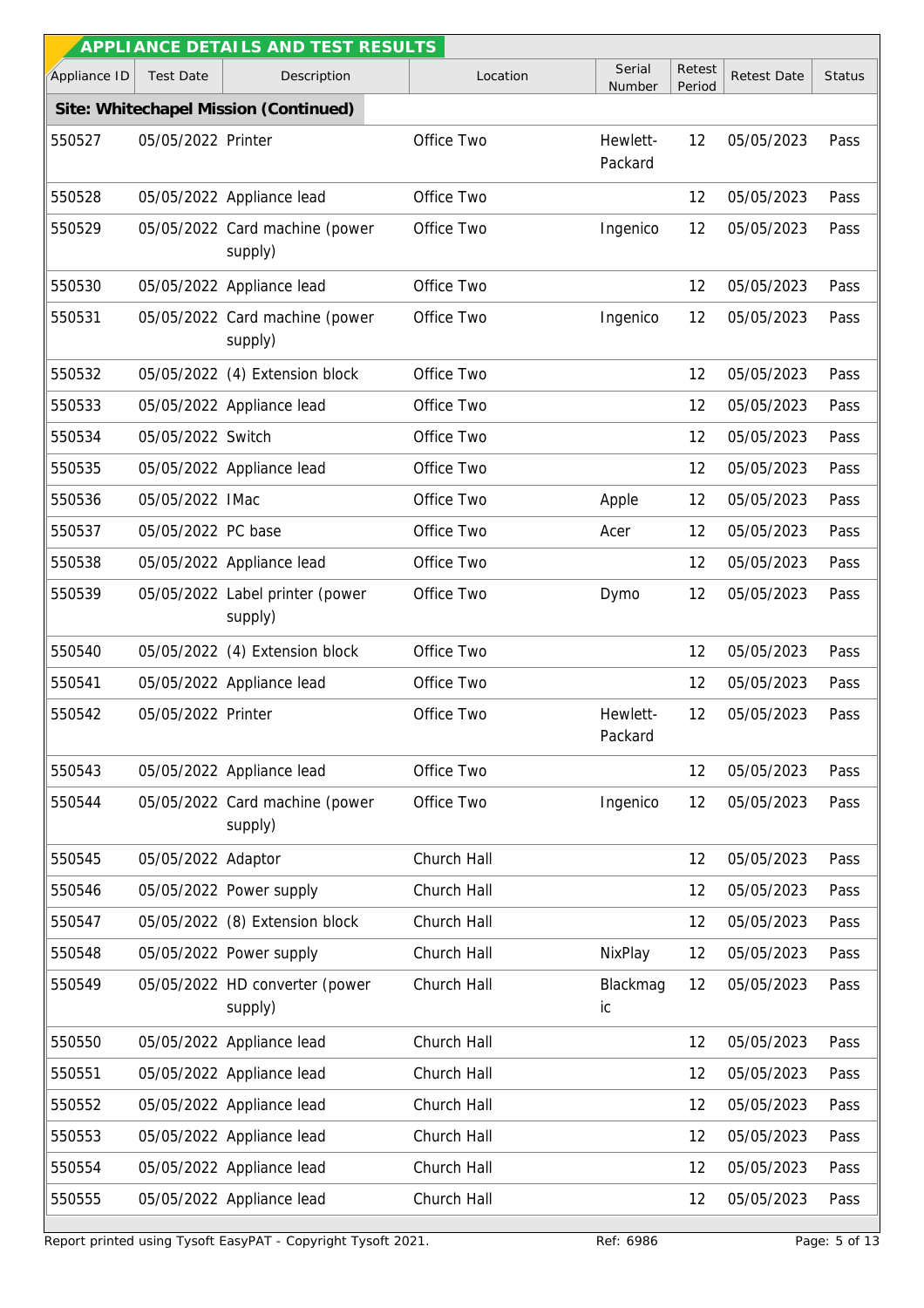|              |                        | APPLI ANCE DETAILS AND TEST RESULTS   |             |                  |                  |                    |               |
|--------------|------------------------|---------------------------------------|-------------|------------------|------------------|--------------------|---------------|
| Appliance ID | <b>Test Date</b>       | Description                           | Location    | Serial<br>Number | Retest<br>Period | <b>Retest Date</b> | <b>Status</b> |
|              |                        | Site: Whitechapel Mission (Continued) |             |                  |                  |                    |               |
| 550556       |                        | 05/05/2022 Appliance lead             | Church Hall |                  | 12               | 05/05/2023         | Pass          |
| 550557       |                        | 05/05/2022 Appliance lead             | Church Hall |                  | 12               | 05/05/2023         | Pass          |
| 550558       |                        | 05/05/2022 Appliance lead             | Church Hall |                  | 12               | 05/05/2023         | Pass          |
| 550559       |                        | 05/05/2022 Appliance lead             | Church Hall |                  | 12               | 05/05/2023         | Pass          |
| 550560       |                        | 05/05/2022 Appliance lead             | Church Hall |                  | 12               | 05/05/2023         | Pass          |
| 550561       |                        | 05/05/2022 Appliance lead             | Church Hall |                  | 12               | 05/05/2023         | Pass          |
| 550562       |                        | 05/05/2022 Appliance lead             | Church Hall |                  | 12               | 05/05/2023         | Pass          |
| 550563       |                        | 05/05/2022 Appliance lead             | Church Hall |                  | 12               | 05/05/2023         | Pass          |
| 550564       |                        | 05/05/2022 Appliance lead             | Church Hall |                  | 12               | 05/05/2023         | Pass          |
| 550565       |                        | 05/05/2022 Power supply               | Church Hall |                  | 12               | 05/05/2023         | Pass          |
| 550566       |                        | 05/05/2022 Power supply               | Church Hall |                  | 12               | 05/05/2023         | Pass          |
| 550567       |                        | 05/05/2022 Power supply               | Church Hall |                  | 12               | 05/05/2023         | Pass          |
| 550568       |                        | 05/05/2022 Appliance lead             | Church Hall |                  | 12               | 05/05/2023         | Pass          |
| 550569       |                        | 05/05/2022 Appliance lead             | Church Hall |                  | 12               | 05/05/2023         | Pass          |
| 550570       |                        | 05/05/2022 Appliance lead             | Church Hall |                  | 12               | 05/05/2023         | Pass          |
| 550571       |                        | 05/05/2022 Appliance lead             | Church Hall |                  | 12               | 05/05/2023         | Pass          |
| 550572       | 05/05/2022 USB plug    |                                       | Church Hall | <b>Bestek</b>    | 12               | 05/05/2023         | Pass          |
| 550573       |                        | 05/05/2022 Power supply               | Church Hall |                  | 12               | 05/05/2023         | Pass          |
| 550574       |                        | 05/05/2022 Power supply               | Church Hall | Huntkey          | 12               | 05/05/2023         | Pass          |
| 550575       | 05/05/2022 Monitor     |                                       | Church Hall | Aoc              | 12               | 05/05/2023         | Pass          |
| 550576       | 05/05/2022 Monitor     |                                       | Church Hall | Aoc              | 12               | 05/05/2023         | Pass          |
| 550577       | 05/05/2022 TV          |                                       | Church Hall |                  | 12               | 05/05/2023         | Pass          |
| 550578       | 05/05/2022 Switch      |                                       | Church Hall | UnifFi           | 12               | 05/05/2023         | Pass          |
| 550579       | 05/05/2022 USB plug    |                                       | Church Hall | Apple            | 12               | 05/05/2023         | Pass          |
| 550580       |                        | 05/05/2022 Appliance lead             | Church Hall |                  | 12               | 05/05/2023         | Pass          |
| 550581       |                        | 05/05/2022 Extension reel             | Church Hall | Masterpl<br>ug   | 12               | 05/05/2023         | Pass          |
| 550582       | 05/05/2022 Kettle base |                                       | Church Hall |                  | 12               | 05/05/2023         | Pass          |
| 550583       | 05/05/2022 Kettle      |                                       | Church Hall | Russell<br>Hobbs | 12               | 05/05/2023         | Pass          |
| 550584       |                        | 05/05/2022 (4) Extension block        | Church Hall |                  | 12               | 05/05/2023         | Pass          |
| 550585       |                        | 05/05/2022 Appliance lead             | Church Hall |                  | 12               | 05/05/2023         | Pass          |
| 550586       | 05/05/2022 Speaker     |                                       | Church Hall | Sonos            | 12               | 05/05/2023         | Pass          |
| 550587       |                        | 05/05/2022 Appliance lead             | Church Hall |                  | 12               | 05/05/2023         | Pass          |
|              |                        |                                       |             |                  |                  |                    |               |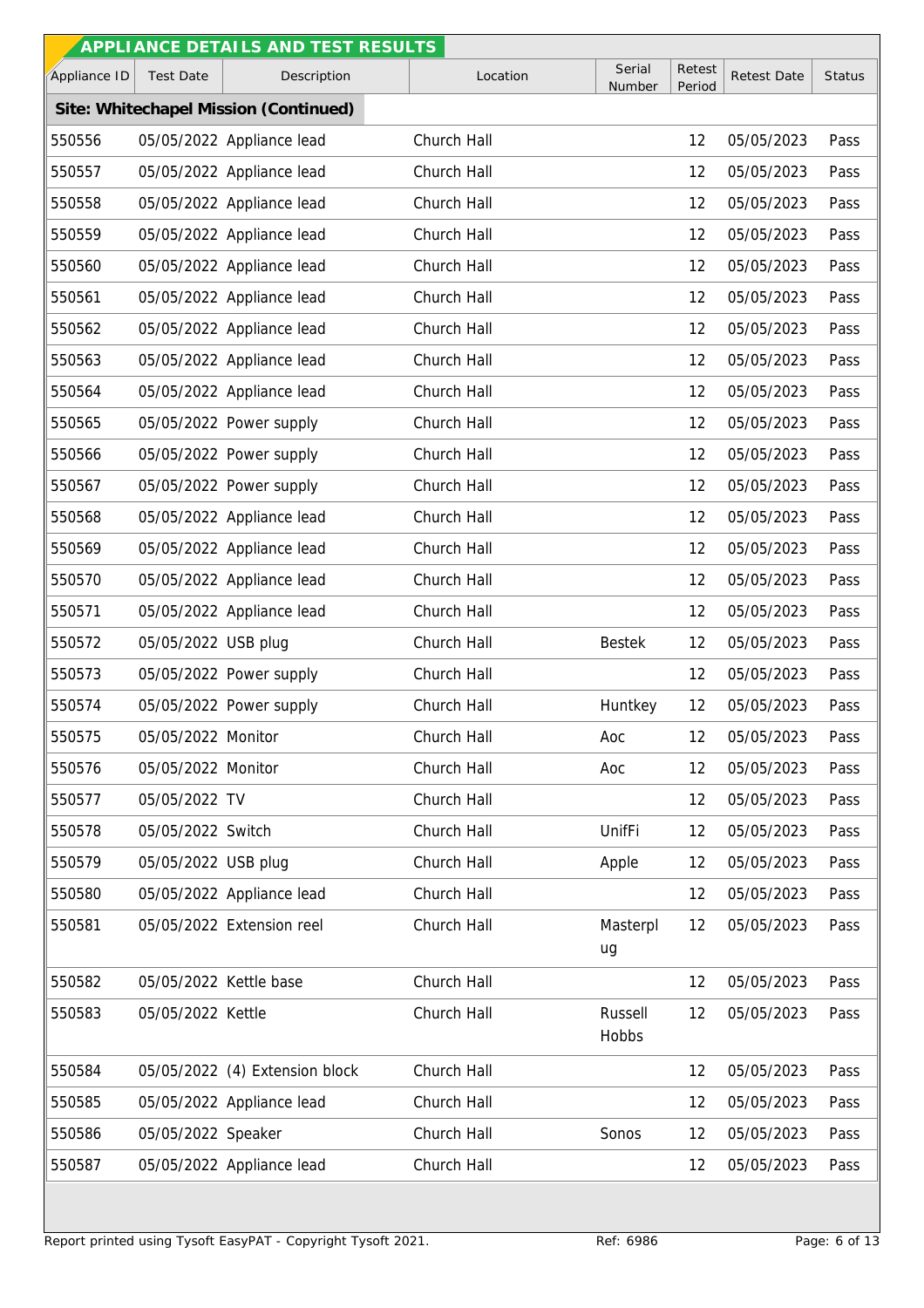|              |                        | APPLI ANCE DETAILS AND TEST RESULTS                   |             |                  |                  |             |               |
|--------------|------------------------|-------------------------------------------------------|-------------|------------------|------------------|-------------|---------------|
| Appliance ID | <b>Test Date</b>       | Description                                           | Location    | Serial<br>Number | Retest<br>Period | Retest Date | <b>Status</b> |
|              |                        | Site: Whitechapel Mission (Continued)                 |             |                  |                  |             |               |
| 550588       |                        | 05/05/2022 Electric scooter charger<br>(power supply) | Church Hall | Mi.com           | 12               | 05/05/2023  | Pass          |
| 550589       |                        | 05/05/2022 Appliance lead                             | Church Hall |                  | 12               | 05/05/2023  | Pass          |
| 550590       |                        | 05/05/2022 Electric scooter charger<br>(power supply) | Church Hall | Kirin            | 12               | 05/05/2023  | Pass          |
| 550591       |                        | 05/05/2022 Appliance lead                             | Church Hall |                  | 12               | 05/05/2023  | Pass          |
| 550592       |                        | 05/05/2022 Electric scooter charger<br>(power supply) | Church Hall | Mi.com           | 12               | 05/05/2023  | Pass          |
| 550593       | 05/05/2022 USB plug    |                                                       | Church Hall |                  | 12               | 05/05/2023  | Pass          |
| 550594       |                        | 05/05/2022 Appliance lead                             | Church Hall |                  | 12               | 05/05/2023  | Pass          |
| 550595       | 05/05/2022 TV          |                                                       | Church Hall | Sony             | 12               | 05/05/2023  | Pass          |
| 550596       |                        | 05/05/2022 Camera (power supply)                      | Church Hall | Marshall         | 12               | 05/05/2023  | Pass          |
| 550597       |                        | 05/05/2022 Appliance lead                             | Church Hall |                  | 12               | 05/05/2023  | Pass          |
| 550598       |                        | 05/05/2022 Preamp (power supply)                      | Church Hall | ART              | 12               | 05/05/2023  | Pass          |
| 550599       |                        | 05/05/2022 (2) Extension block                        | Church Hall |                  | 12               | 05/05/2023  | Pass          |
| 550600       |                        | 05/05/2022 Appliance lead                             | Church Hall |                  | 12               | 05/05/2023  | Pass          |
| 550601       | 05/05/2022 HD splitter |                                                       | Church Hall | Blackmag<br>ic   | 12               | 05/05/2023  | Pass          |
| 550602       |                        | 05/05/2022 Appliance lead                             | Church Hall |                  | 12               | 05/05/2023  | Pass          |
| 550603       |                        | 05/05/2022 Monitor (power supply)                     | Church Hall |                  | 12               | 05/05/2023  | Pass          |
| 550604       |                        | 05/05/2022 Appliance lead                             | Church Hall |                  | 12               | 05/05/2023  | Pass          |
| 550605       | 05/05/2022 TV          |                                                       | Church Hall | Sony             | 12               | 05/05/2023  | Pass          |
| 550606       |                        | 05/05/2022 Appliance lead                             | Church Hall |                  | 12               | 05/05/2023  | Pass          |
| 550607       |                        | 05/05/2022 (2) Extension block                        | Church Hall |                  | 12               | 05/05/2023  | Pass          |
| 550608       |                        | 05/05/2022 Pre amp (power supply)                     | Church Hall | ART              | 12               | 05/05/2023  | Pass          |
| 550609       |                        | 05/05/2022 (4) Extension block                        | Church Hall |                  | 12               | 05/05/2023  | Pass          |
| 550610       |                        | 05/05/2022 Appliance lead                             | Church Hall |                  | 12               | 05/05/2023  | Pass          |
| 550611       | 05/05/2022 HD splitter |                                                       | Church Hall | Blackmag<br>ic   | 12               | 05/05/2023  | Pass          |
| 550612       |                        | 05/05/2022 Appliance lead                             | Church Hall |                  | 12               | 05/05/2023  | Pass          |
| 550613       |                        | 05/05/2022 Monitor (power supply)                     | Church Hall |                  | 12               | 05/05/2023  | Pass          |
| 550614       | 05/05/2022 Piano       |                                                       | Church Hall |                  | 12               | 05/05/2023  | Pass          |
| 550615       | 05/05/2022 TV          |                                                       | Church Hall | Sony             | 12               | 05/05/2023  | Pass          |
| 550616       |                        | 05/05/2022 Appliance lead                             | Church Hall |                  | 12               | 05/05/2023  | Pass          |
| 550617       |                        | 05/05/2022 Camera (power supply)                      | Church Hall | Marshall         | 12               | 05/05/2023  | Pass          |
| 550618       |                        | 05/05/2022 (4) Extension block                        | Church Hall |                  | 12               | 05/05/2023  | Pass          |

Report printed using Tysoft EasyPAT - Copyright Tysoft 2021. Ref: 6986 Ref: 6986 Page: 7 of 13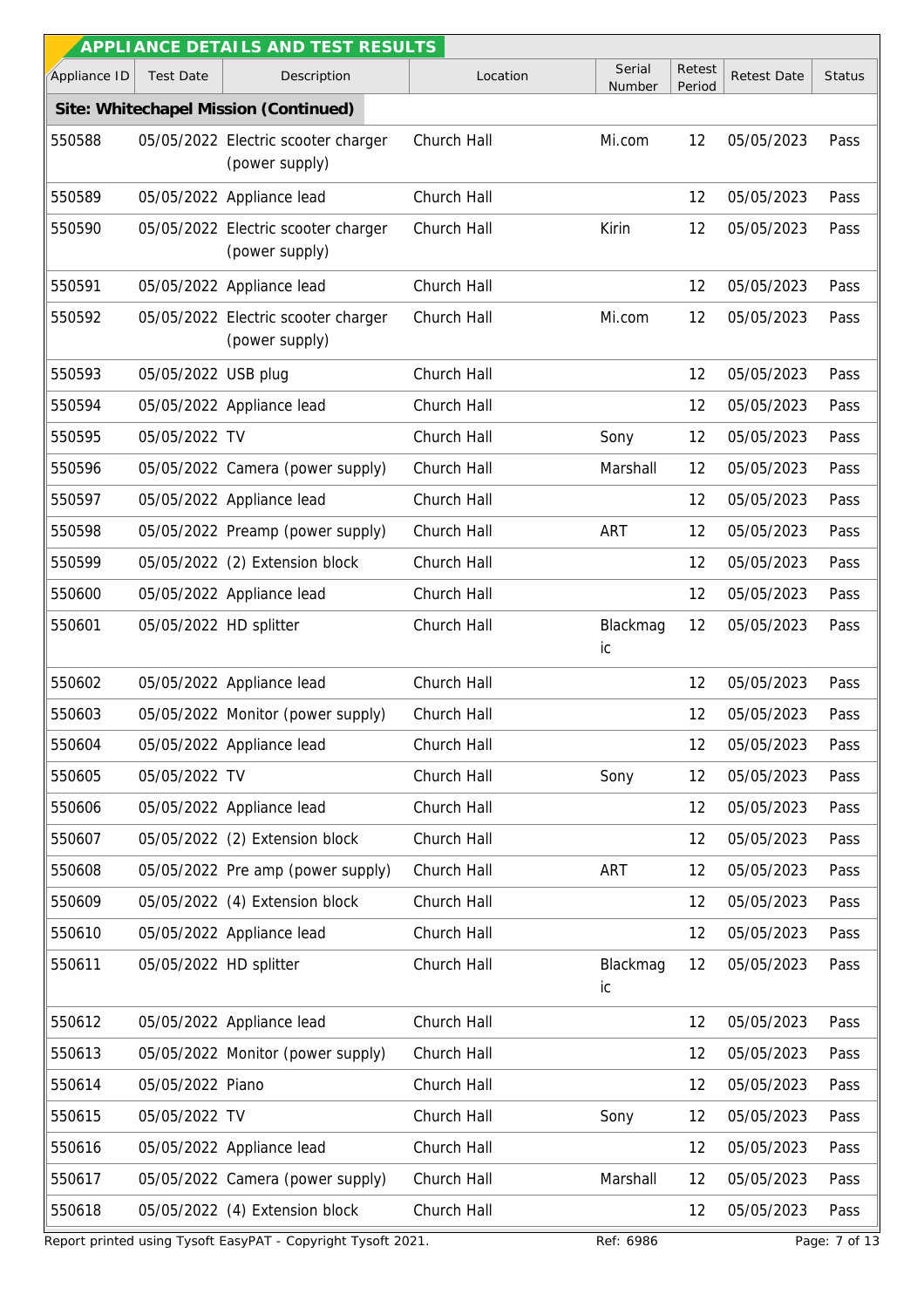|              |                        | APPLIANCE DETAILS AND TEST RESULTS                    |               |                  |                  |                    |               |
|--------------|------------------------|-------------------------------------------------------|---------------|------------------|------------------|--------------------|---------------|
| Appliance ID | <b>Test Date</b>       | Description                                           | Location      | Serial<br>Number | Retest<br>Period | <b>Retest Date</b> | <b>Status</b> |
|              |                        | Site: Whitechapel Mission (Continued)                 |               |                  |                  |                    |               |
| 550619       |                        | 05/05/2022 Appliance lead                             | Church Hall   |                  | 12               | 05/05/2023         | Pass          |
| 550620       | 05/05/2022 TV          |                                                       | Church Hall   | Samsung          | 12               | 05/05/2023         | Pass          |
| 550621       | 05/05/2022 Recorders   |                                                       | Church Hall   | Blackmag<br>ic   | 12               | 05/05/2023         | Pass          |
| 550622       | 05/05/2022 Recorders   |                                                       | Church Hall   | Blackmag<br>ic   | 12               | 05/05/2023         | Pass          |
| 550623       | 05/05/2022 Recorders   |                                                       | Church Hall   | Blackmag<br>ic   | 12               | 05/05/2023         | Pass          |
| 550624       | 05/05/2022 Recorders   |                                                       | Church Hall   | Blackmag<br>ic   | 12               | 05/05/2023         | Pass          |
| 550625       | 05/05/2022 HD splitter |                                                       | Church Hall   | Blackmag<br>ic   | 12               | 05/05/2023         | Pass          |
| 550626       | 05/05/2022 HD splitter |                                                       | Church Hall   | Blackmag<br>ic   | 12               | 05/05/2023         | Pass          |
| 550627       |                        | 05/05/2022 Audio Visual equipment                     | Church Hall   | Blackmag<br>ic   | 12               | 05/05/2023         | Pass          |
| 550628       |                        | 05/05/2022 Web presenter                              | Church Hall   | Blackmag<br>ic   | 12               | 05/05/2023         | Pass          |
| 550629       |                        | 05/05/2022 Appliance lead                             | Church Hall   |                  | 12               | 05/05/2023         | Pass          |
| 550630       |                        | 05/05/2022 Electric scooter charger<br>(power supply) | Church Hall   | Kirin            | 12               | 05/05/2023         | Pass          |
| 550631       |                        | 05/05/2022 Appliance lead                             | Church Hall   |                  | 12               | 05/05/2023         | Pass          |
| 550632       |                        | 05/05/2022 Appliance lead                             | Church Hall   |                  | 12               | 05/05/2023         | Pass          |
| 550633       | 05/05/2022 Switch      |                                                       | Church Hall   |                  | 12               | 05/05/2023         | Pass          |
| 550634       | 05/05/2022 HD splitter |                                                       | Church Hall   | Blackmag<br>ic   | 12               | 05/05/2023         | Pass          |
| 550635       | 05/05/2022 HD splitter |                                                       | Church Hall   | Blackmag<br>ic   | 12               | 05/05/2023         | Pass          |
| 550636       |                        | 05/05/2022 Mixer Amplifier                            | Church Hall   |                  | 12               | 05/05/2023         | Pass          |
| 550637       |                        | 05/05/2022 Mixer Amplifier                            | Church Hall   | Adastra          | 12               | 05/05/2023         | Pass          |
| 550638       | 05/05/2022 Amp         |                                                       | Church Hall   |                  | 12               | 05/05/2023         | Pass          |
| 550639       |                        | 05/05/2022 Mixer Amplifier                            | Church Hall   | Blackmag<br>ic   | 12               | 05/05/2023         | Pass          |
| 550640       |                        | 05/05/2022 Vacuum cleaner                             | Church Office | Numatic          | 12               | 05/05/2023         | Pass          |
| 550641       |                        | 05/05/2022 Appliance lead                             | Church Office |                  | 12               | 05/05/2023         | Pass          |
| 550642       |                        | 05/05/2022 Power supply                               | Church Office | Segway           | 12               | 05/05/2023         | Pass          |
| 550643       |                        | 05/05/2022 Appliance lead                             | Church Office |                  | 12               | 05/05/2023         | Pass          |

Report printed using Tysoft EasyPAT - Copyright Tysoft 2021. Ref: 6986 Ref: 6986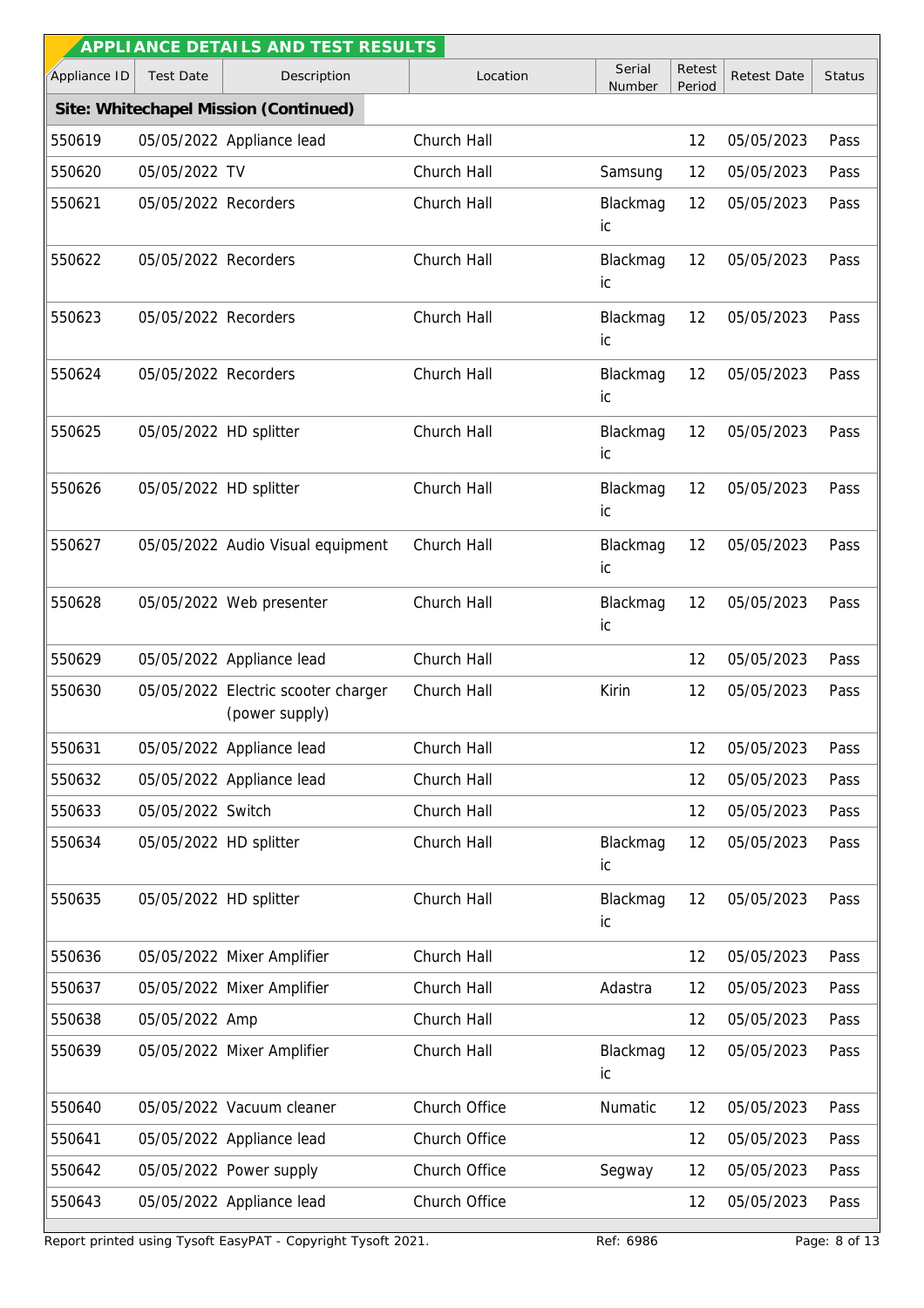|              |                        | APPLI ANCE DETAILS AND TEST RESULTS        |                |                  |                  |                    |               |
|--------------|------------------------|--------------------------------------------|----------------|------------------|------------------|--------------------|---------------|
| Appliance ID | <b>Test Date</b>       | Description                                | Location       | Serial<br>Number | Retest<br>Period | <b>Retest Date</b> | <b>Status</b> |
|              |                        | Site: Whitechapel Mission (Continued)      |                |                  |                  |                    |               |
| 550644       | 05/05/2022 Switch      |                                            | Church Office  |                  | 12               | 05/05/2023         | Pass          |
| 550645       |                        | 05/05/2022 Power supply                    | Church Office  |                  | 12               | 05/05/2023         | Pass          |
| 550646       |                        | 05/05/2022 Power supply                    | Church Office  |                  | 12               | 05/05/2023         | Pass          |
| 550647       | 05/05/2022 Speaker     |                                            | Church Office  | SubZero          | 12               | 05/05/2023         | Pass          |
| 550648       | 05/05/2022 Speaker     |                                            | Church Office  | Kam              | 12               | 05/05/2023         | Pass          |
| 550649       | 05/05/2022 Speaker     |                                            | Church Office  | Kam              | 12               | 05/05/2023         | Pass          |
| 550650       | 05/05/2022 TV          |                                            | Church Office  | Eternity         | 12               | 05/05/2023         | Pass          |
| 550651       |                        | 05/05/2022 Power supply                    | Church Office  |                  | 12               | 05/05/2023         | Pass          |
| 550652       |                        | 05/05/2022 Appliance lead                  | Church Office  |                  | 12               | 05/05/2023         | Pass          |
| 550653       |                        | 05/05/2022 Appliance lead                  | Church Office  |                  | 12               | 05/05/2023         | Pass          |
| 550654       |                        | 05/05/2022 Appliance lead                  | Church Office  |                  | 12               | 05/05/2023         | Pass          |
| 550655       |                        | 05/05/2022 (10) Extension block            | Corridor       |                  | 12               | 05/05/2023         | Pass          |
| 550656       | 05/05/2022 Hot air gun |                                            | Corridor       | Seekone          | 12               | 05/05/2023         | Pass          |
| 550657       | 05/05/2022 USB plug    |                                            | Volunteer Area | Anker            | 12               | 05/05/2023         | Pass          |
| 550658       |                        | 05/05/2022 Appliance lead                  | Volunteer Area |                  | 12               | 05/05/2023         | Pass          |
| 550659       | 05/05/2022 IMac        |                                            | Volunteer Area | Apple            | 12               | 05/05/2023         | Pass          |
| 550660       |                        | 05/05/2022 (4) Extension block             | Volunteer Area |                  | 12               | 05/05/2023         | Pass          |
| 550661       |                        | 05/05/2022 (4) Extension block             | Volunteer Area |                  | 12               | 05/05/2023         | Pass          |
| 550662       |                        | 05/05/2022 Appliance lead                  | Volunteer Area |                  | 12               | 05/05/2023         | Pass          |
| 550663       | 05/05/2022 Adaptor     |                                            | Volunteer Area |                  | 12               | 05/05/2023         | Pass          |
| 550664       | 05/05/2022 Switch      |                                            | Volunteer Area |                  | 12               | 05/05/2023         | Pass          |
| 550665       | 05/05/2022 Monitor     |                                            | Volunteer Area | Nixplay          | 12               | 05/05/2023         | Pass          |
| 550666       |                        | 05/05/2022 Appliance lead                  | Volunteer Area |                  | 12               | 05/05/2023         | Pass          |
| 550667       |                        | 05/05/2022 Power supply                    | Volunteer Area |                  | 12               | 05/05/2023         | Pass          |
| 550668       |                        | 05/05/2022 Card machine (power<br>supply)  | Volunteer Area |                  | 12               | 05/05/2023         | Pass          |
| 550669       | 05/05/2022 Adaptor     |                                            | Volunteer Area |                  | 12               | 05/05/2023         | Pass          |
| 550670       |                        | 05/05/2022 (10) Extension block            | Volunteer Area |                  | 12               | 05/05/2023         | Pass          |
| 550671       | 05/05/2022 USB plug    |                                            | Volunteer Area | Apple            | 12               | 05/05/2023         | Pass          |
| 550672       |                        | 05/05/2022 Appliance lead                  | Volunteer Area |                  | 12               | 05/05/2023         | Pass          |
| 550673       |                        | 05/05/2022 Switch (power supply)           | Volunteer Area |                  | 12               | 05/05/2023         | Pass          |
| 550674       |                        | 05/05/2022 Appliance lead                  | Volunteer Area |                  | 12               | 05/05/2023         | Pass          |
| 550675       |                        | 05/05/2022 Label printer (power<br>supply) | Volunteer Area | <b>Brother</b>   | 12               | 05/05/2023         | Pass          |
| 550676       |                        | 05/05/2022 Appliance lead                  | Volunteer Area |                  | 12               | 05/05/2023         | Pass          |
|              |                        |                                            |                |                  |                  |                    |               |

Report printed using Tysoft EasyPAT - Copyright Tysoft 2021. Ref: 6986 Ref: 6986 Page: 9 of 13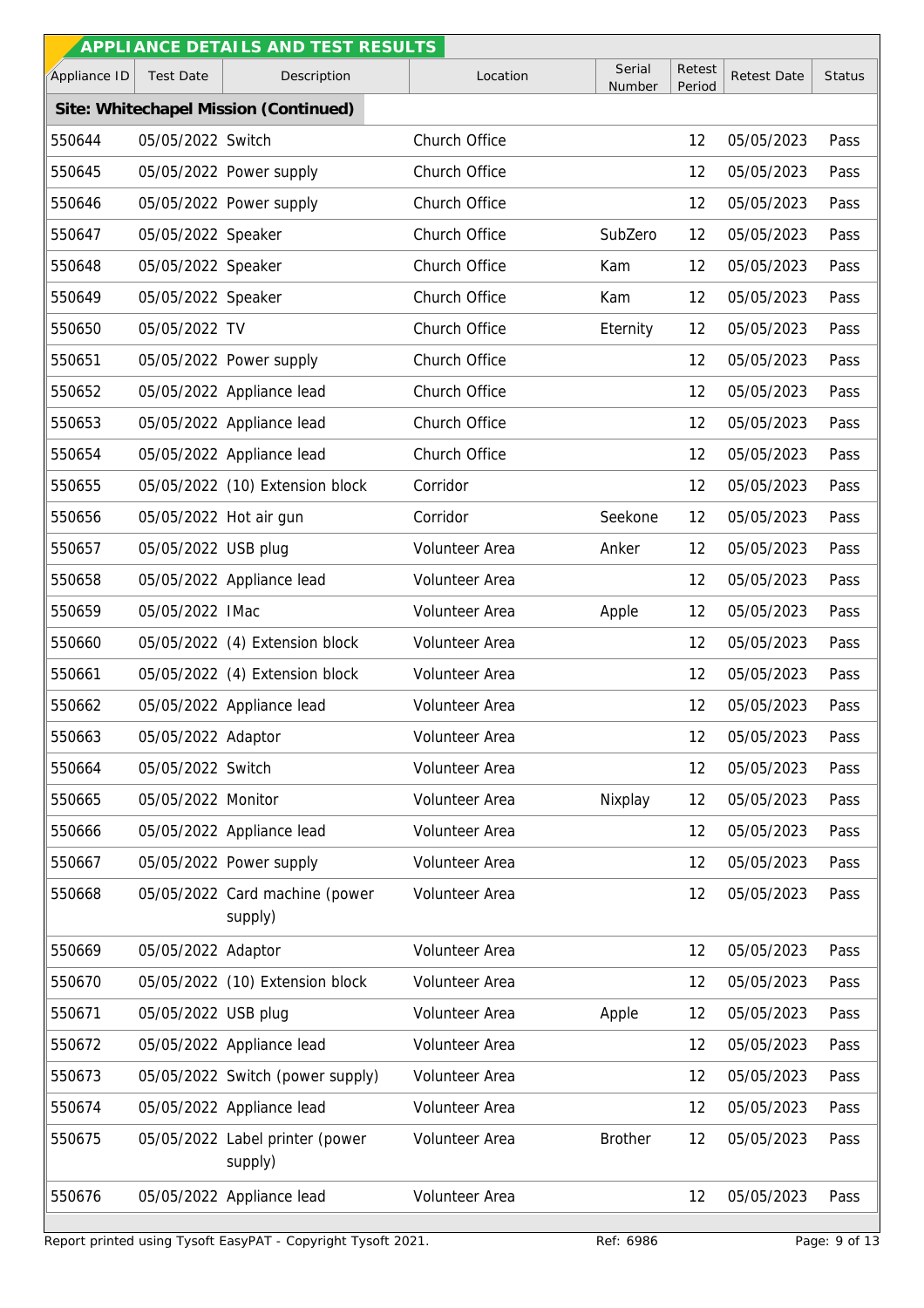|              |                                                   | APPLI ANCE DETAILS AND TEST RESULTS                                |                       |                      |                  |                    |               |
|--------------|---------------------------------------------------|--------------------------------------------------------------------|-----------------------|----------------------|------------------|--------------------|---------------|
| Appliance ID | <b>Test Date</b>                                  | Description                                                        | Location              | Serial<br>Number     | Retest<br>Period | <b>Retest Date</b> | <b>Status</b> |
|              |                                                   | Site: Whitechapel Mission (Continued)                              |                       |                      |                  |                    |               |
| 550677       | 05/05/2022 Fly killer                             |                                                                    | Volunteer Area        | Pluszap              | 12               | 05/05/2023         | Pass          |
| 550678       |                                                   | 05/05/2022 (8) Extension block                                     | Volunteer Area        |                      | 12               | 05/05/2023         | Pass          |
| 550679       |                                                   | 05/05/2022 Appliance lead                                          | Volunteer Area        |                      | 12               | 05/05/2023         | Pass          |
| 550680       |                                                   | 05/05/2022 Power supply                                            | Volunteer Area        |                      | 12               | 05/05/2023         | Pass          |
| 550681       | 05/05/2022 Fridge                                 |                                                                    | Volunteer Area        | Electrolu<br>X       | 12               | 05/05/2023         | Pass          |
| 550682       |                                                   | 05/05/2022 Appliance lead                                          | Volunteer Area        |                      | 12               | 05/05/2023         | Pass          |
| 550683       | 05/05/2022 Amp                                    |                                                                    | Volunteer Area        | Sonos                | 12               | 05/05/2023         | Pass          |
| 550684       | 05/05/2022 Fridge                                 |                                                                    | Prep Area             | Electrolu<br>X       | 12               | 05/05/2023         | Pass          |
| 550685       | 05/05/2022 Fridge                                 |                                                                    | Prep Area             | Electrolu<br>х       | 12               | 05/05/2023         | Pass          |
| 550686       | 05/05/2022 Fridge                                 |                                                                    | Prep Area             | Electrolu<br>X       | 12               | 05/05/2023         | Pass          |
| 550687       | 05/05/2022 Fridge                                 |                                                                    | Prep Area             | Electrolu<br>X       | 12               | 05/05/2023         | Pass          |
| 550688       | 05/05/2022 Fridge                                 |                                                                    | Prep Area             | Electrolu<br>X       | 12               | 05/05/2023         | Pass          |
| 550689       | 05/05/2022 Fridge                                 |                                                                    | Prep Area             | Electrolu<br>X       | 12               | 05/05/2023         | Pass          |
| 550690       |                                                   | 05/05/2022 Power supply                                            | Prep Area             |                      | 12               | 05/05/2023         | Pass          |
| 550691       | 05/05/2022 USB plug                               |                                                                    | Kitchen               | Apple                | 12               | 05/05/2023         | Pass          |
| 550692       | 05/05/2022 USB plug                               |                                                                    | Kitchen               |                      | 12               | 05/05/2023         | Pass          |
| 550693       | 05/05/2022 USB plug                               |                                                                    | Kitchen               |                      | 12               | 05/05/2023         | Pass          |
| 550694       | 05/05/2022 Toaster                                |                                                                    | Kitchen               | Dualit               | 12               | 05/05/2023         | Pass          |
| 550695       | 05/05/2022 Toaster                                |                                                                    | Kitchen               | Dualit               | 12               | 05/05/2023         | Pass          |
| 550696       | 05/05/2022 Soup kettle<br>Comments: Replaced plug |                                                                    | Kitchen               | Dualit               | 12               | 05/05/2023         | Pass          |
| 550697       |                                                   | 05/05/2022 Food warmer                                             | Kitchen               | Lincat               | 12               | 05/05/2023         | Pass          |
| 550698       |                                                   | 05/05/2022 Water boiler                                            | Kitchen               | Lincat               | 12               | 05/05/2023         | Pass          |
| 550699       |                                                   | 05/05/2022 Plate warmer<br>Failed Reason: Insulation & Earth fault | <b>Kitchen</b>        | Parry                | 12               | 05/05/2023         | Fail          |
| 550700       |                                                   | 05/05/2022 Appliance lead                                          | Reception             |                      | 12               | 05/05/2023         | Pass          |
| 550701       | 05/05/2022 TV                                     |                                                                    | Reception             | <b>JVC</b>           | 12               | 05/05/2023         | Pass          |
| 550702       |                                                   | 05/05/2022 Extractor fan                                           | <b>Basement Store</b> |                      | 12               | 05/05/2023         | Pass          |
| 550703       |                                                   | 05/05/2022 Air conditioning unit                                   | <b>Basement Store</b> | Pro<br><b>Breeze</b> | 12               | 05/05/2023         | Pass          |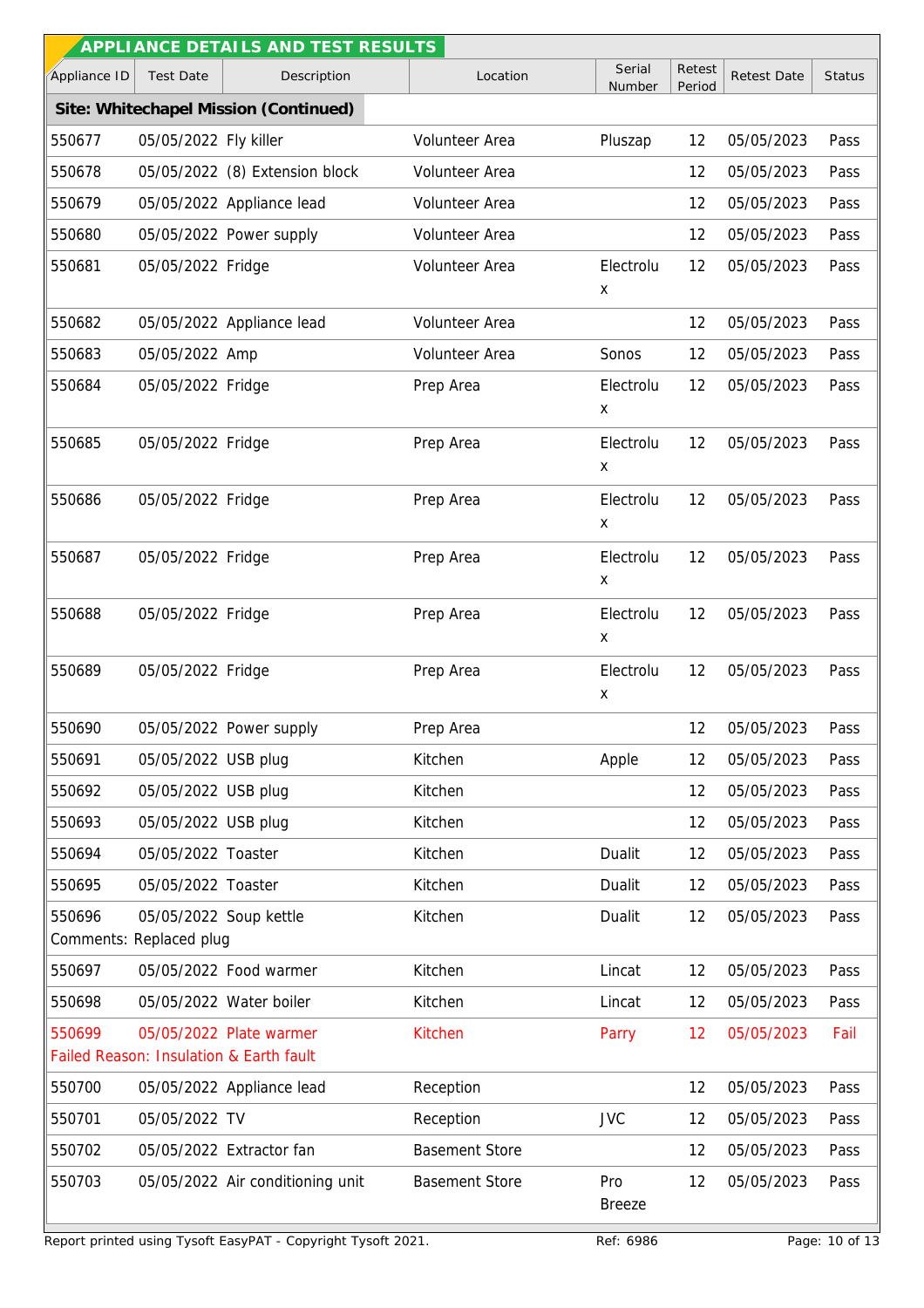|              |                        | APPLIANCE DETAILS AND TEST RESULTS    |                       |                      |                  |                    |               |
|--------------|------------------------|---------------------------------------|-----------------------|----------------------|------------------|--------------------|---------------|
| Appliance ID | <b>Test Date</b>       | Description                           | Location              | Serial<br>Number     | Retest<br>Period | <b>Retest Date</b> | <b>Status</b> |
|              |                        | Site: Whitechapel Mission (Continued) |                       |                      |                  |                    |               |
| 550704       |                        | 05/05/2022 Appliance lead             | <b>Basement Store</b> |                      | 12               | 05/05/2023         | Pass          |
| 550705       |                        | 05/05/2022 Appliance lead             | <b>Basement Store</b> |                      | 12               | 05/05/2023         | Pass          |
| 550706       |                        | 05/05/2022 Monitor (power supply)     | <b>Basement Store</b> | Nixplay              | 12               | 05/05/2023         | Pass          |
| 550707       |                        | 05/05/2022 Appliance lead             | <b>Basement Store</b> |                      | 12               | 05/05/2023         | Pass          |
| 550708       | 05/05/2022 Speaker     |                                       | <b>Basement Store</b> | Sonos                | 12               | 05/05/2023         | Pass          |
| 550709       | 05/05/2022 Adaptor     |                                       | Advice Office         |                      | 12               | 05/05/2023         | Pass          |
| 550710       | 05/05/2022 Toaster     |                                       | Advice Office         | Redmond              | 12               | 05/05/2023         | Pass          |
| 550711       |                        | 05/05/2022 Power supply               | Advice Office         |                      | 12               | 05/05/2023         | Pass          |
| 550712       |                        | 05/05/2022 Power supply               | Advice Office         |                      | 12               | 05/05/2023         | Pass          |
| 550713       |                        | 05/05/2022 Power supply               | Advice Office         |                      | 12               | 05/05/2023         | Pass          |
| 550714       |                        | 05/05/2022 Power supply               | Advice Office         |                      | 12               | 05/05/2023         | Pass          |
| 550715       | 05/05/2022 USB plug    |                                       | Advice Office         |                      | 12               | 05/05/2023         | Pass          |
| 550716       |                        | 05/05/2022 (2) Extension block        | Advice Office         |                      | 12               | 05/05/2023         | Pass          |
| 550717       | 05/05/2022 Fridge      |                                       | Advice Office         | Hotpoint             | 12               | 05/05/2023         | Pass          |
| 550718       |                        | 05/05/2022 Appliance lead             | Advice Office         |                      | 12               | 05/05/2023         | Pass          |
| 550719       | 05/05/2022 Speaker     |                                       | Advice Office         | Sonos                | 12               | 05/05/2023         | Pass          |
| 550720       | 05/05/2022 Microwave   |                                       | Advice Office         |                      | 12               | 05/05/2023         | Pass          |
| 550721       | 05/05/2022 Fryer       |                                       | Advice Office         | Kitchenp<br>erfected | 12               | 05/05/2023         | Pass          |
| 550722       | 05/05/2022 Toaster     |                                       | Advice Office         | Russell<br>Hobbs     | 12               | 05/05/2023         | Pass          |
| 550723       | 05/05/2022 Kettle base |                                       | Advice Office         |                      | 12               | 05/05/2023         | Pass          |
| 550724       | 05/05/2022 Kettle      |                                       | Advice Office         | Russell<br>Hobbs     | 12               | 05/05/2023         | Pass          |
| 550725       |                        | 05/05/2022 Floor heater               | Advice Office         |                      | 12               | 05/05/2023         | Pass          |
| 550726       |                        | 05/05/2022 (8) Extension block        | Advice Office         | <b>Belkin</b>        | 12               | 05/05/2023         | Pass          |
| 550727       |                        | 05/05/2022 Appliance lead             | Advice Office         |                      | 12               | 05/05/2023         | Pass          |
| 550728       | 05/05/2022 IMac        |                                       | Advice Office         | Apple                | 12               | 05/05/2023         | Pass          |
| 550729       |                        | 05/05/2022 Appliance lead             | Advice Office         |                      | 12               | 05/05/2023         | Pass          |
| 550730       | 05/05/2022 Printer     |                                       | Advice Office         | Hewlett-<br>Packard  | 12               | 05/05/2023         | Pass          |
| 550731       |                        | 05/05/2022 Appliance lead             | Advice Office         |                      | 12               | 05/05/2023         | Pass          |
| 550732       | 05/05/2022 Printer     |                                       | Advice Office         | Hewlett-<br>Packard  | 12               | 05/05/2023         | Pass          |
| 550733       |                        | 05/05/2022 Appliance lead             | Advice Office         |                      | 12               | 05/05/2023         | Pass          |
| 550734       | 05/05/2022 IMac        |                                       | Advice Office         | Apple                | 12               | 05/05/2023         | Pass          |
|              |                        |                                       |                       |                      |                  |                    |               |

Report printed using Tysoft EasyPAT - Copyright Tysoft 2021. Ref: 6986 Ref: 6986 Page: 11 of 13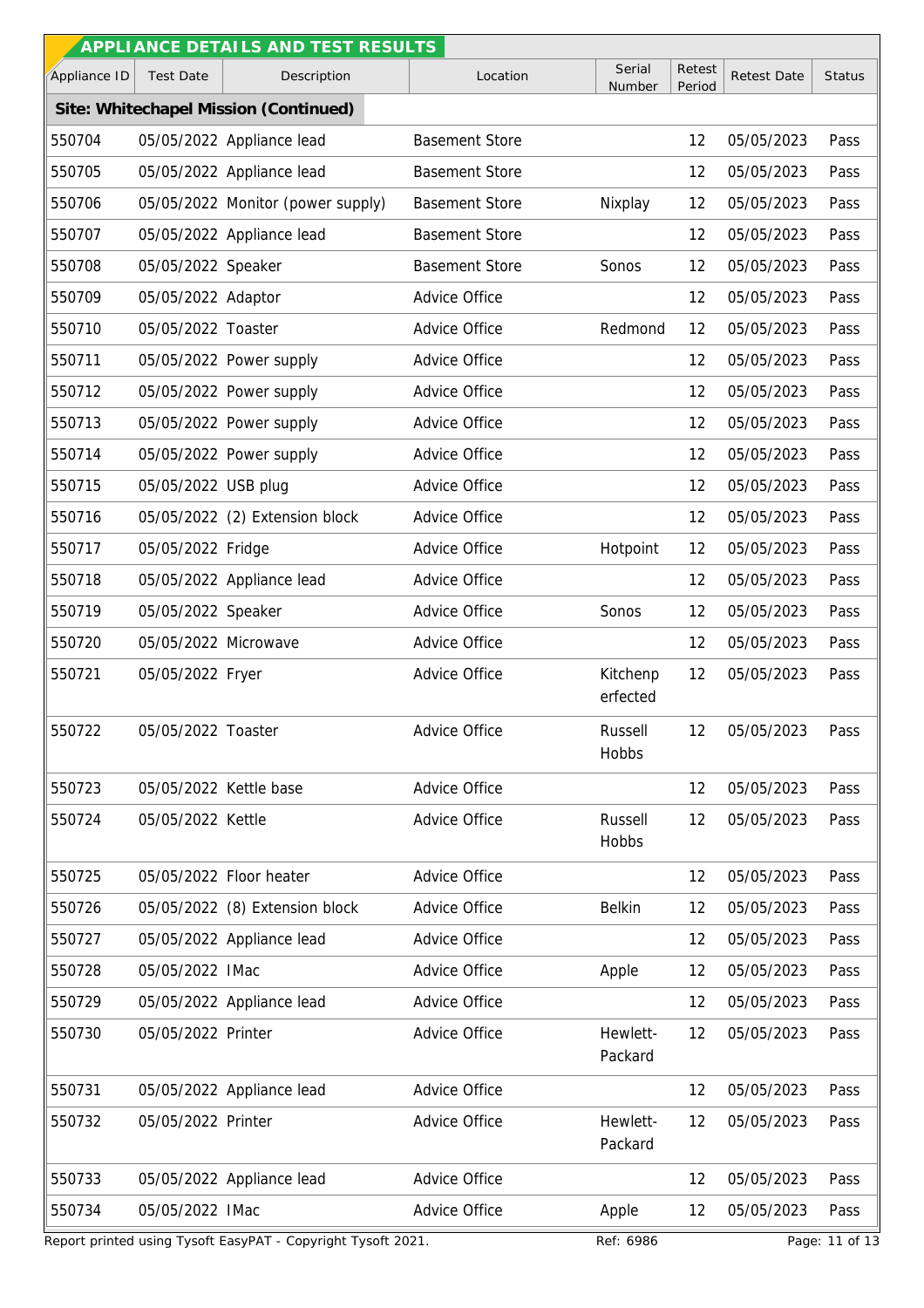| Serial<br>Retest<br>Description<br>Appliance ID<br><b>Test Date</b><br>Location<br><b>Retest Date</b><br>Number<br>Period<br>Site: Whitechapel Mission (Continued)<br>550735<br>05/05/2022 Shredder<br>Advice Office<br>Activa<br>12<br>05/05/2023<br>550736<br>05/05/2022 Floor heater<br>Advice Office<br>12<br>05/05/2023<br>550737<br>05/05/2022 Appliance lead<br>Advice Office<br>05/05/2023<br>12<br>05/05/2022 PC/Monitor<br>Advice Office<br>550738<br>Dell<br>12<br>05/05/2023<br>550739<br>Advice Office<br>12<br>05/05/2022 Appliance lead<br>05/05/2023<br>550740<br>05/05/2022 PC/Monitor<br>Advice Office<br>05/05/2023<br>Dell<br>12<br>550741<br>05/05/2022 Appliance lead<br>Advice Office<br>12<br>05/05/2023<br>05/05/2022 PC/Monitor<br>Advice Office<br>550742<br>Dell<br>12<br>05/05/2023<br>550743<br>Advice Office<br>05/05/2023<br>05/05/2022 Appliance lead<br>12<br>550744<br>05/05/2022 PC/Monitor<br>Advice Office<br>12<br>Dell<br>05/05/2023<br>Advice Office<br>550745<br>05/05/2022 Appliance lead<br>12<br>05/05/2023<br>05/05/2022 PC/Monitor<br>Advice Office<br>550746<br>Dell<br>12<br>05/05/2023<br>550747<br>Advice Office<br>12<br>05/05/2023<br>05/05/2022 Appliance lead<br>05/05/2022 PC/Monitor<br>Advice Office<br>550748<br>Dell<br>12<br>05/05/2023<br>550749<br>Advice Office<br>12<br>05/05/2023<br>05/05/2022 Appliance lead<br>550750<br>05/05/2022 IMac<br>Advice Office<br>12<br>05/05/2023<br>Apple<br>05/05/2022 (4) Extension block<br>Advice Office<br>550751<br>12<br>05/05/2023<br>Advice Office<br>12<br>550752<br>05/05/2022 Appliance lead<br>05/05/2023<br>550753<br>05/05/2022 Printer<br>Advice Office<br>Hewlett-<br>12<br>05/05/2023<br>Packard<br>550754<br>05/05/2022 Fly zapper<br>Dining Hall<br>12<br>Pluszap<br>05/05/2023<br>Pass<br>550755<br>05/05/2022 Appliance lead<br>Dining Hall<br>12<br>05/05/2023<br>Pass<br>05/05/2022 Appliance lead<br>Dining Hall<br>550756<br>12<br>05/05/2023<br>Pass<br>05/05/2022 Monitor (power supply)<br>Dining Hall<br>Nixplay<br>05/05/2023<br>550757<br>12<br>Pass<br>550758<br>05/05/2022 Appliance lead<br>Dining Hall<br>12<br>05/05/2023<br>Dining Hall<br>550759<br>05/05/2022 Speaker<br>Sonos<br>12<br>05/05/2023<br>05/05/2022 TV<br>Dining Hall<br>05/05/2023<br>550760<br>Eternity<br>12<br>550761<br>Dining Hall<br>12<br>05/05/2022 Appliance lead<br>05/05/2023<br>550762<br>05/05/2022 Speaker<br>Dining Hall<br>Sonos<br>12<br>05/05/2023<br>05/05/2022 Appliance lead<br>550763<br>Garage<br>12<br>05/05/2023<br>550764<br>05/05/2022 PC base<br>Hewlett-<br>12<br>05/05/2023<br>Garage<br>Packard<br>05/05/2022 Appliance lead<br>12<br>550765<br>Garage<br>05/05/2023 |  | APPLI ANCE DETAILS AND TEST RESULTS |  |  |               |
|-------------------------------------------------------------------------------------------------------------------------------------------------------------------------------------------------------------------------------------------------------------------------------------------------------------------------------------------------------------------------------------------------------------------------------------------------------------------------------------------------------------------------------------------------------------------------------------------------------------------------------------------------------------------------------------------------------------------------------------------------------------------------------------------------------------------------------------------------------------------------------------------------------------------------------------------------------------------------------------------------------------------------------------------------------------------------------------------------------------------------------------------------------------------------------------------------------------------------------------------------------------------------------------------------------------------------------------------------------------------------------------------------------------------------------------------------------------------------------------------------------------------------------------------------------------------------------------------------------------------------------------------------------------------------------------------------------------------------------------------------------------------------------------------------------------------------------------------------------------------------------------------------------------------------------------------------------------------------------------------------------------------------------------------------------------------------------------------------------------------------------------------------------------------------------------------------------------------------------------------------------------------------------------------------------------------------------------------------------------------------------------------------------------------------------------------------------------------------------------------------------------------------------------------------------------------------------------------------------------------------------------------------------------------------------------------------------------|--|-------------------------------------|--|--|---------------|
|                                                                                                                                                                                                                                                                                                                                                                                                                                                                                                                                                                                                                                                                                                                                                                                                                                                                                                                                                                                                                                                                                                                                                                                                                                                                                                                                                                                                                                                                                                                                                                                                                                                                                                                                                                                                                                                                                                                                                                                                                                                                                                                                                                                                                                                                                                                                                                                                                                                                                                                                                                                                                                                                                                             |  |                                     |  |  | <b>Status</b> |
|                                                                                                                                                                                                                                                                                                                                                                                                                                                                                                                                                                                                                                                                                                                                                                                                                                                                                                                                                                                                                                                                                                                                                                                                                                                                                                                                                                                                                                                                                                                                                                                                                                                                                                                                                                                                                                                                                                                                                                                                                                                                                                                                                                                                                                                                                                                                                                                                                                                                                                                                                                                                                                                                                                             |  |                                     |  |  |               |
|                                                                                                                                                                                                                                                                                                                                                                                                                                                                                                                                                                                                                                                                                                                                                                                                                                                                                                                                                                                                                                                                                                                                                                                                                                                                                                                                                                                                                                                                                                                                                                                                                                                                                                                                                                                                                                                                                                                                                                                                                                                                                                                                                                                                                                                                                                                                                                                                                                                                                                                                                                                                                                                                                                             |  |                                     |  |  | Pass          |
|                                                                                                                                                                                                                                                                                                                                                                                                                                                                                                                                                                                                                                                                                                                                                                                                                                                                                                                                                                                                                                                                                                                                                                                                                                                                                                                                                                                                                                                                                                                                                                                                                                                                                                                                                                                                                                                                                                                                                                                                                                                                                                                                                                                                                                                                                                                                                                                                                                                                                                                                                                                                                                                                                                             |  |                                     |  |  | Pass          |
|                                                                                                                                                                                                                                                                                                                                                                                                                                                                                                                                                                                                                                                                                                                                                                                                                                                                                                                                                                                                                                                                                                                                                                                                                                                                                                                                                                                                                                                                                                                                                                                                                                                                                                                                                                                                                                                                                                                                                                                                                                                                                                                                                                                                                                                                                                                                                                                                                                                                                                                                                                                                                                                                                                             |  |                                     |  |  | Pass          |
|                                                                                                                                                                                                                                                                                                                                                                                                                                                                                                                                                                                                                                                                                                                                                                                                                                                                                                                                                                                                                                                                                                                                                                                                                                                                                                                                                                                                                                                                                                                                                                                                                                                                                                                                                                                                                                                                                                                                                                                                                                                                                                                                                                                                                                                                                                                                                                                                                                                                                                                                                                                                                                                                                                             |  |                                     |  |  | Pass          |
|                                                                                                                                                                                                                                                                                                                                                                                                                                                                                                                                                                                                                                                                                                                                                                                                                                                                                                                                                                                                                                                                                                                                                                                                                                                                                                                                                                                                                                                                                                                                                                                                                                                                                                                                                                                                                                                                                                                                                                                                                                                                                                                                                                                                                                                                                                                                                                                                                                                                                                                                                                                                                                                                                                             |  |                                     |  |  | Pass          |
|                                                                                                                                                                                                                                                                                                                                                                                                                                                                                                                                                                                                                                                                                                                                                                                                                                                                                                                                                                                                                                                                                                                                                                                                                                                                                                                                                                                                                                                                                                                                                                                                                                                                                                                                                                                                                                                                                                                                                                                                                                                                                                                                                                                                                                                                                                                                                                                                                                                                                                                                                                                                                                                                                                             |  |                                     |  |  | Pass          |
|                                                                                                                                                                                                                                                                                                                                                                                                                                                                                                                                                                                                                                                                                                                                                                                                                                                                                                                                                                                                                                                                                                                                                                                                                                                                                                                                                                                                                                                                                                                                                                                                                                                                                                                                                                                                                                                                                                                                                                                                                                                                                                                                                                                                                                                                                                                                                                                                                                                                                                                                                                                                                                                                                                             |  |                                     |  |  | Pass          |
|                                                                                                                                                                                                                                                                                                                                                                                                                                                                                                                                                                                                                                                                                                                                                                                                                                                                                                                                                                                                                                                                                                                                                                                                                                                                                                                                                                                                                                                                                                                                                                                                                                                                                                                                                                                                                                                                                                                                                                                                                                                                                                                                                                                                                                                                                                                                                                                                                                                                                                                                                                                                                                                                                                             |  |                                     |  |  | Pass          |
|                                                                                                                                                                                                                                                                                                                                                                                                                                                                                                                                                                                                                                                                                                                                                                                                                                                                                                                                                                                                                                                                                                                                                                                                                                                                                                                                                                                                                                                                                                                                                                                                                                                                                                                                                                                                                                                                                                                                                                                                                                                                                                                                                                                                                                                                                                                                                                                                                                                                                                                                                                                                                                                                                                             |  |                                     |  |  | Pass          |
|                                                                                                                                                                                                                                                                                                                                                                                                                                                                                                                                                                                                                                                                                                                                                                                                                                                                                                                                                                                                                                                                                                                                                                                                                                                                                                                                                                                                                                                                                                                                                                                                                                                                                                                                                                                                                                                                                                                                                                                                                                                                                                                                                                                                                                                                                                                                                                                                                                                                                                                                                                                                                                                                                                             |  |                                     |  |  | Pass          |
|                                                                                                                                                                                                                                                                                                                                                                                                                                                                                                                                                                                                                                                                                                                                                                                                                                                                                                                                                                                                                                                                                                                                                                                                                                                                                                                                                                                                                                                                                                                                                                                                                                                                                                                                                                                                                                                                                                                                                                                                                                                                                                                                                                                                                                                                                                                                                                                                                                                                                                                                                                                                                                                                                                             |  |                                     |  |  | Pass          |
|                                                                                                                                                                                                                                                                                                                                                                                                                                                                                                                                                                                                                                                                                                                                                                                                                                                                                                                                                                                                                                                                                                                                                                                                                                                                                                                                                                                                                                                                                                                                                                                                                                                                                                                                                                                                                                                                                                                                                                                                                                                                                                                                                                                                                                                                                                                                                                                                                                                                                                                                                                                                                                                                                                             |  |                                     |  |  | Pass          |
|                                                                                                                                                                                                                                                                                                                                                                                                                                                                                                                                                                                                                                                                                                                                                                                                                                                                                                                                                                                                                                                                                                                                                                                                                                                                                                                                                                                                                                                                                                                                                                                                                                                                                                                                                                                                                                                                                                                                                                                                                                                                                                                                                                                                                                                                                                                                                                                                                                                                                                                                                                                                                                                                                                             |  |                                     |  |  | Pass          |
|                                                                                                                                                                                                                                                                                                                                                                                                                                                                                                                                                                                                                                                                                                                                                                                                                                                                                                                                                                                                                                                                                                                                                                                                                                                                                                                                                                                                                                                                                                                                                                                                                                                                                                                                                                                                                                                                                                                                                                                                                                                                                                                                                                                                                                                                                                                                                                                                                                                                                                                                                                                                                                                                                                             |  |                                     |  |  | Pass          |
|                                                                                                                                                                                                                                                                                                                                                                                                                                                                                                                                                                                                                                                                                                                                                                                                                                                                                                                                                                                                                                                                                                                                                                                                                                                                                                                                                                                                                                                                                                                                                                                                                                                                                                                                                                                                                                                                                                                                                                                                                                                                                                                                                                                                                                                                                                                                                                                                                                                                                                                                                                                                                                                                                                             |  |                                     |  |  | Pass          |
|                                                                                                                                                                                                                                                                                                                                                                                                                                                                                                                                                                                                                                                                                                                                                                                                                                                                                                                                                                                                                                                                                                                                                                                                                                                                                                                                                                                                                                                                                                                                                                                                                                                                                                                                                                                                                                                                                                                                                                                                                                                                                                                                                                                                                                                                                                                                                                                                                                                                                                                                                                                                                                                                                                             |  |                                     |  |  | Pass          |
|                                                                                                                                                                                                                                                                                                                                                                                                                                                                                                                                                                                                                                                                                                                                                                                                                                                                                                                                                                                                                                                                                                                                                                                                                                                                                                                                                                                                                                                                                                                                                                                                                                                                                                                                                                                                                                                                                                                                                                                                                                                                                                                                                                                                                                                                                                                                                                                                                                                                                                                                                                                                                                                                                                             |  |                                     |  |  | Pass          |
|                                                                                                                                                                                                                                                                                                                                                                                                                                                                                                                                                                                                                                                                                                                                                                                                                                                                                                                                                                                                                                                                                                                                                                                                                                                                                                                                                                                                                                                                                                                                                                                                                                                                                                                                                                                                                                                                                                                                                                                                                                                                                                                                                                                                                                                                                                                                                                                                                                                                                                                                                                                                                                                                                                             |  |                                     |  |  | Pass          |
|                                                                                                                                                                                                                                                                                                                                                                                                                                                                                                                                                                                                                                                                                                                                                                                                                                                                                                                                                                                                                                                                                                                                                                                                                                                                                                                                                                                                                                                                                                                                                                                                                                                                                                                                                                                                                                                                                                                                                                                                                                                                                                                                                                                                                                                                                                                                                                                                                                                                                                                                                                                                                                                                                                             |  |                                     |  |  | Pass          |
|                                                                                                                                                                                                                                                                                                                                                                                                                                                                                                                                                                                                                                                                                                                                                                                                                                                                                                                                                                                                                                                                                                                                                                                                                                                                                                                                                                                                                                                                                                                                                                                                                                                                                                                                                                                                                                                                                                                                                                                                                                                                                                                                                                                                                                                                                                                                                                                                                                                                                                                                                                                                                                                                                                             |  |                                     |  |  |               |
|                                                                                                                                                                                                                                                                                                                                                                                                                                                                                                                                                                                                                                                                                                                                                                                                                                                                                                                                                                                                                                                                                                                                                                                                                                                                                                                                                                                                                                                                                                                                                                                                                                                                                                                                                                                                                                                                                                                                                                                                                                                                                                                                                                                                                                                                                                                                                                                                                                                                                                                                                                                                                                                                                                             |  |                                     |  |  |               |
|                                                                                                                                                                                                                                                                                                                                                                                                                                                                                                                                                                                                                                                                                                                                                                                                                                                                                                                                                                                                                                                                                                                                                                                                                                                                                                                                                                                                                                                                                                                                                                                                                                                                                                                                                                                                                                                                                                                                                                                                                                                                                                                                                                                                                                                                                                                                                                                                                                                                                                                                                                                                                                                                                                             |  |                                     |  |  |               |
|                                                                                                                                                                                                                                                                                                                                                                                                                                                                                                                                                                                                                                                                                                                                                                                                                                                                                                                                                                                                                                                                                                                                                                                                                                                                                                                                                                                                                                                                                                                                                                                                                                                                                                                                                                                                                                                                                                                                                                                                                                                                                                                                                                                                                                                                                                                                                                                                                                                                                                                                                                                                                                                                                                             |  |                                     |  |  |               |
|                                                                                                                                                                                                                                                                                                                                                                                                                                                                                                                                                                                                                                                                                                                                                                                                                                                                                                                                                                                                                                                                                                                                                                                                                                                                                                                                                                                                                                                                                                                                                                                                                                                                                                                                                                                                                                                                                                                                                                                                                                                                                                                                                                                                                                                                                                                                                                                                                                                                                                                                                                                                                                                                                                             |  |                                     |  |  | Pass          |
|                                                                                                                                                                                                                                                                                                                                                                                                                                                                                                                                                                                                                                                                                                                                                                                                                                                                                                                                                                                                                                                                                                                                                                                                                                                                                                                                                                                                                                                                                                                                                                                                                                                                                                                                                                                                                                                                                                                                                                                                                                                                                                                                                                                                                                                                                                                                                                                                                                                                                                                                                                                                                                                                                                             |  |                                     |  |  | Pass          |
|                                                                                                                                                                                                                                                                                                                                                                                                                                                                                                                                                                                                                                                                                                                                                                                                                                                                                                                                                                                                                                                                                                                                                                                                                                                                                                                                                                                                                                                                                                                                                                                                                                                                                                                                                                                                                                                                                                                                                                                                                                                                                                                                                                                                                                                                                                                                                                                                                                                                                                                                                                                                                                                                                                             |  |                                     |  |  | Pass          |
|                                                                                                                                                                                                                                                                                                                                                                                                                                                                                                                                                                                                                                                                                                                                                                                                                                                                                                                                                                                                                                                                                                                                                                                                                                                                                                                                                                                                                                                                                                                                                                                                                                                                                                                                                                                                                                                                                                                                                                                                                                                                                                                                                                                                                                                                                                                                                                                                                                                                                                                                                                                                                                                                                                             |  |                                     |  |  | Pass          |
|                                                                                                                                                                                                                                                                                                                                                                                                                                                                                                                                                                                                                                                                                                                                                                                                                                                                                                                                                                                                                                                                                                                                                                                                                                                                                                                                                                                                                                                                                                                                                                                                                                                                                                                                                                                                                                                                                                                                                                                                                                                                                                                                                                                                                                                                                                                                                                                                                                                                                                                                                                                                                                                                                                             |  |                                     |  |  | Pass          |
|                                                                                                                                                                                                                                                                                                                                                                                                                                                                                                                                                                                                                                                                                                                                                                                                                                                                                                                                                                                                                                                                                                                                                                                                                                                                                                                                                                                                                                                                                                                                                                                                                                                                                                                                                                                                                                                                                                                                                                                                                                                                                                                                                                                                                                                                                                                                                                                                                                                                                                                                                                                                                                                                                                             |  |                                     |  |  | Pass          |
|                                                                                                                                                                                                                                                                                                                                                                                                                                                                                                                                                                                                                                                                                                                                                                                                                                                                                                                                                                                                                                                                                                                                                                                                                                                                                                                                                                                                                                                                                                                                                                                                                                                                                                                                                                                                                                                                                                                                                                                                                                                                                                                                                                                                                                                                                                                                                                                                                                                                                                                                                                                                                                                                                                             |  |                                     |  |  | Pass          |
|                                                                                                                                                                                                                                                                                                                                                                                                                                                                                                                                                                                                                                                                                                                                                                                                                                                                                                                                                                                                                                                                                                                                                                                                                                                                                                                                                                                                                                                                                                                                                                                                                                                                                                                                                                                                                                                                                                                                                                                                                                                                                                                                                                                                                                                                                                                                                                                                                                                                                                                                                                                                                                                                                                             |  |                                     |  |  |               |
|                                                                                                                                                                                                                                                                                                                                                                                                                                                                                                                                                                                                                                                                                                                                                                                                                                                                                                                                                                                                                                                                                                                                                                                                                                                                                                                                                                                                                                                                                                                                                                                                                                                                                                                                                                                                                                                                                                                                                                                                                                                                                                                                                                                                                                                                                                                                                                                                                                                                                                                                                                                                                                                                                                             |  |                                     |  |  | Pass          |
| 550766<br>05/05/2022 Monitor<br>Packard<br>12<br>05/05/2023<br>Garage<br>Bell                                                                                                                                                                                                                                                                                                                                                                                                                                                                                                                                                                                                                                                                                                                                                                                                                                                                                                                                                                                                                                                                                                                                                                                                                                                                                                                                                                                                                                                                                                                                                                                                                                                                                                                                                                                                                                                                                                                                                                                                                                                                                                                                                                                                                                                                                                                                                                                                                                                                                                                                                                                                                               |  |                                     |  |  | Pass          |